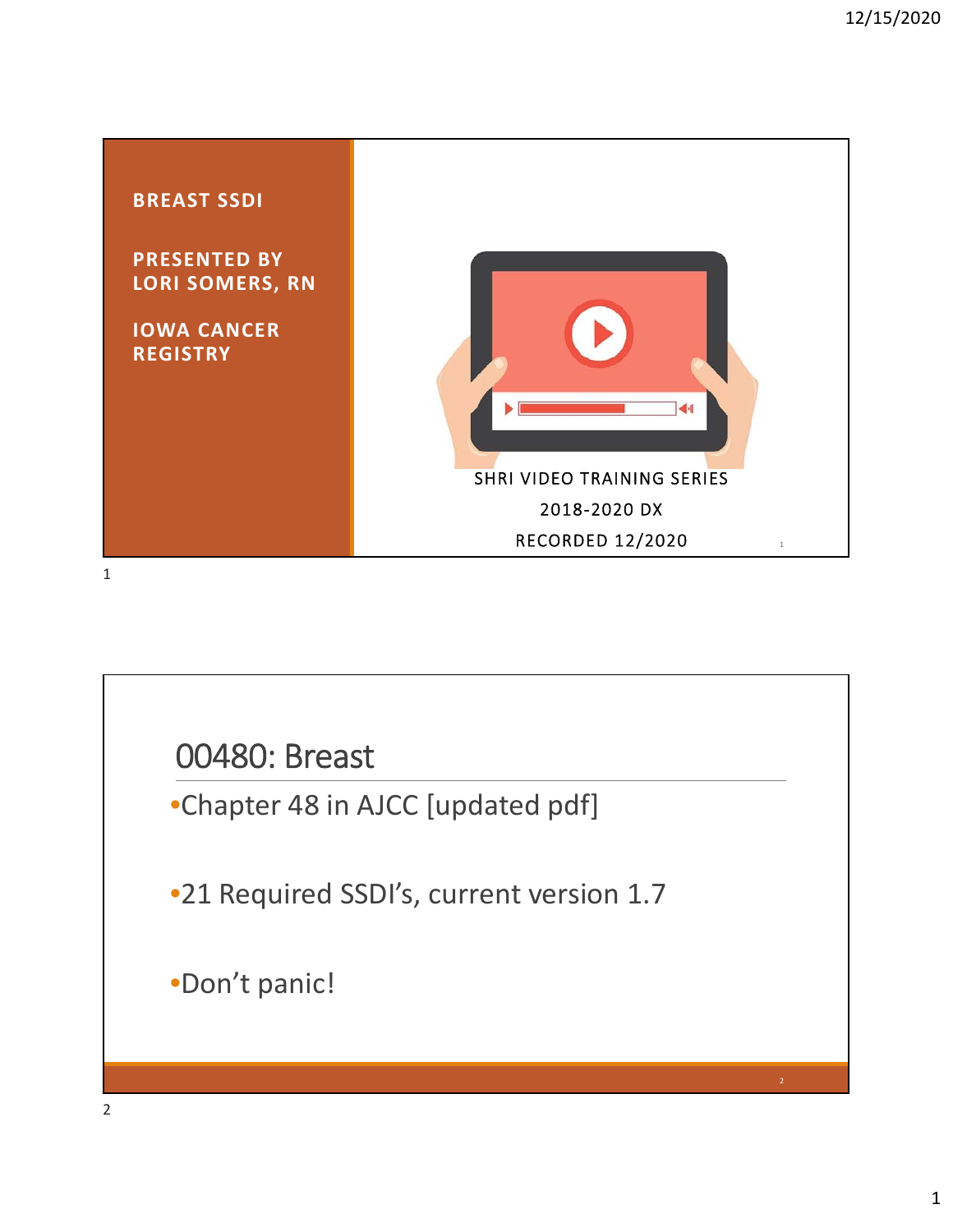### Update

SSDI & Grade Manual https://apps.naaccr.org/ssdi/list/

Version 1.7 Change Log https://www.naaccr.org/SSDI/Change‐ Log.pdf?v=1603216378

### v1.7 Updates Related to Breast

#### •**Rounding Rules**

- Exceptions: HER2 ISH Single Probe Copy Number; HER2 ISH Dual Probe Copy Number; HER2 ISH Dual Probe Ratio
	- Example: HER2 ISH DP Copy Number 6.78. Per note 8, ignore hundredth decimal. Do NOT round. Code 6.7
- Note: ER/PR % pos do not have decimal points, so anything with decimal point will have to be rounded. Example 78.6 round up to 79% and code 079. If value 99.5% to 99.9% round up to 100% and code 100.

3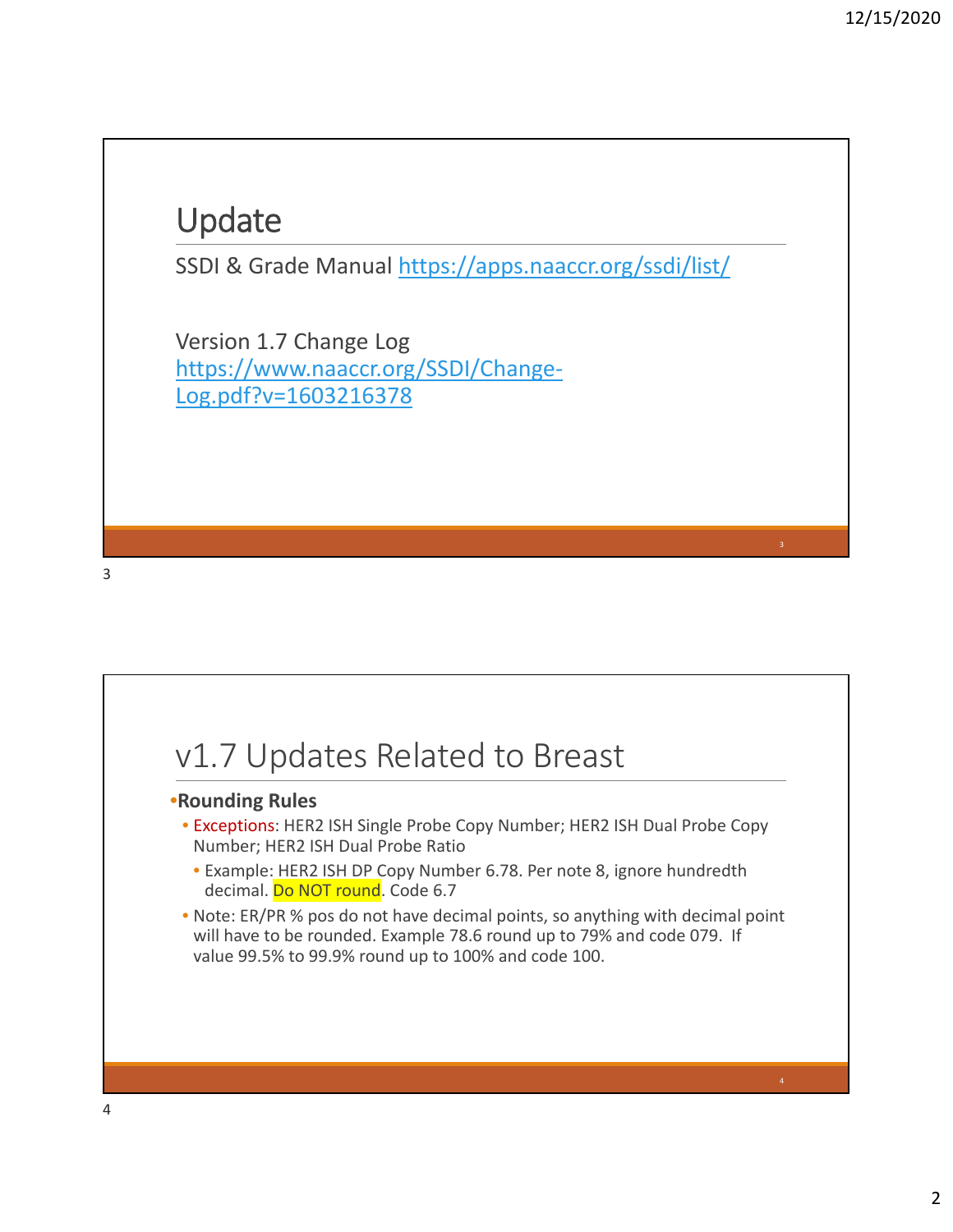### v1.7 Updates Related to Breast

#### **Recording Lab Values when "less than" or "greater than" are used.**

- Record value as one less than stated when value is stated "less than X"
- Record value as one more than stated when value is stated "more than X"
- It may refer to a whole number (1) or a decimal (0.1) depending on code structure of field

Examples:

Ki-67 reported as >20%. Code 20.1 [decimal code structure] ER % Pos stated as <60%. Code 059 [without decimals] PR % Pos stated as >75%. Code 076 [without decimals]

5

### v1.7 Updates Related to Breast

#### **Timing for Recording Lab Tests**

•Before any cancer‐directed treatment is given (neoadjuvant therapy or surgical)

•No earlier than approx. 3 mos before dx

•If multiple tests are available, record the highest value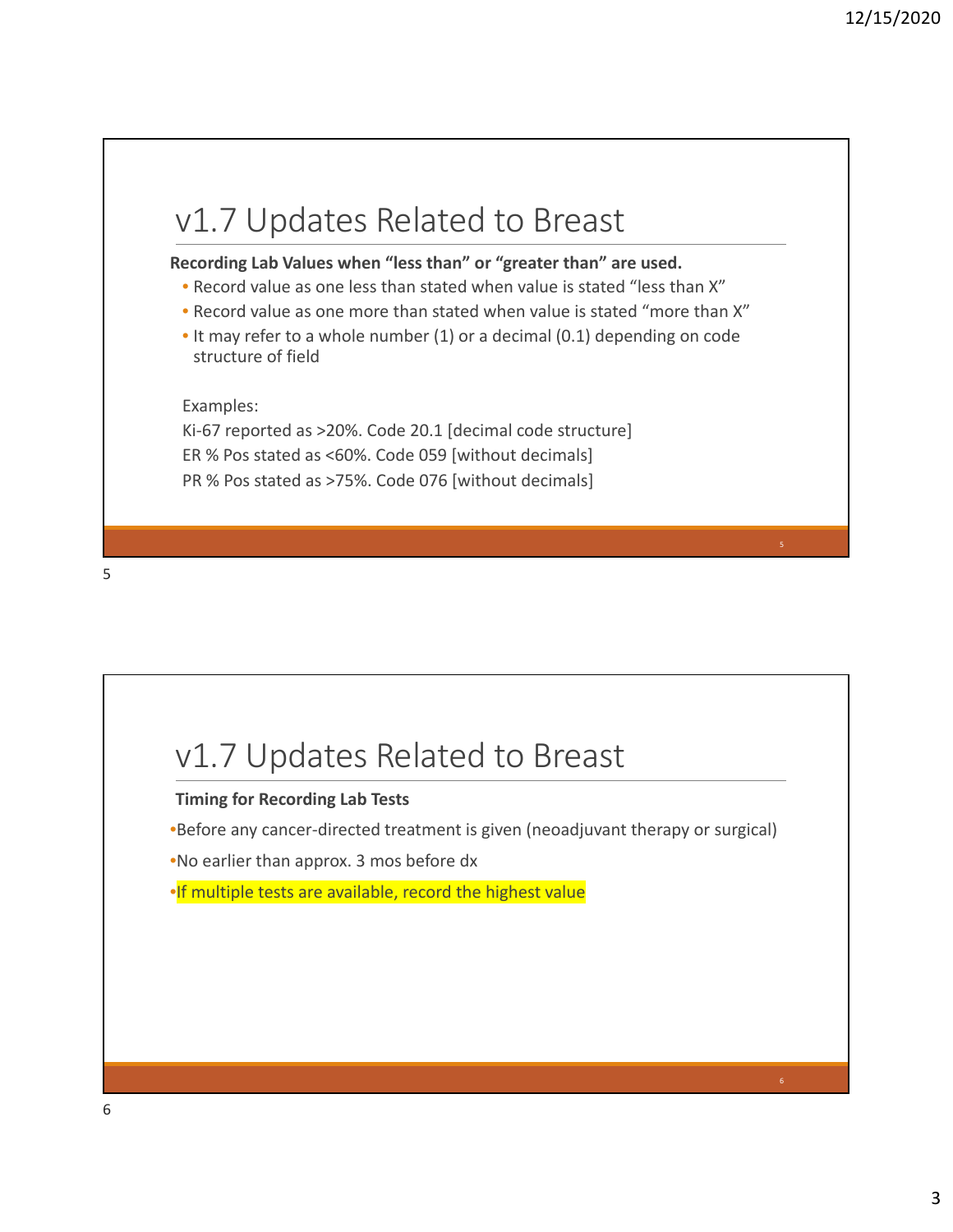

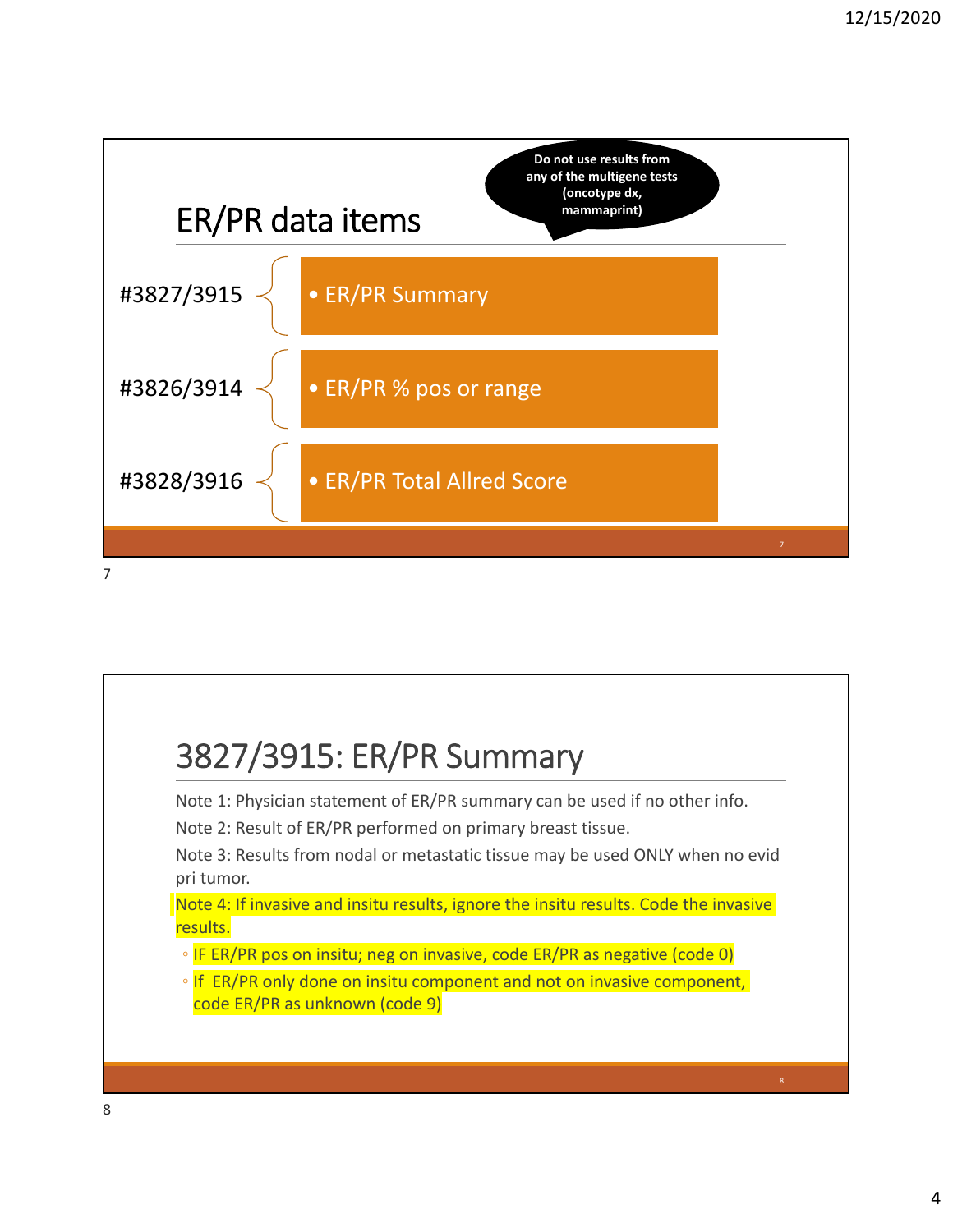

### 3827/3915 ER/PR Summary

| Code         | <b>Description</b>                                                                                                                         |    |
|--------------|--------------------------------------------------------------------------------------------------------------------------------------------|----|
| 0            | ER or PR Negative (0.0% or less than 1%)                                                                                                   |    |
| $\mathbf{1}$ | <b>ER or PR Positive</b>                                                                                                                   |    |
| 7            | Test ordered, results not in chart                                                                                                         |    |
| 9            | Not documented in medical record<br>Cannot be determined (indeterminate)<br>ER or PR summary status not assessed or unknown if<br>assessed |    |
|              |                                                                                                                                            | 10 |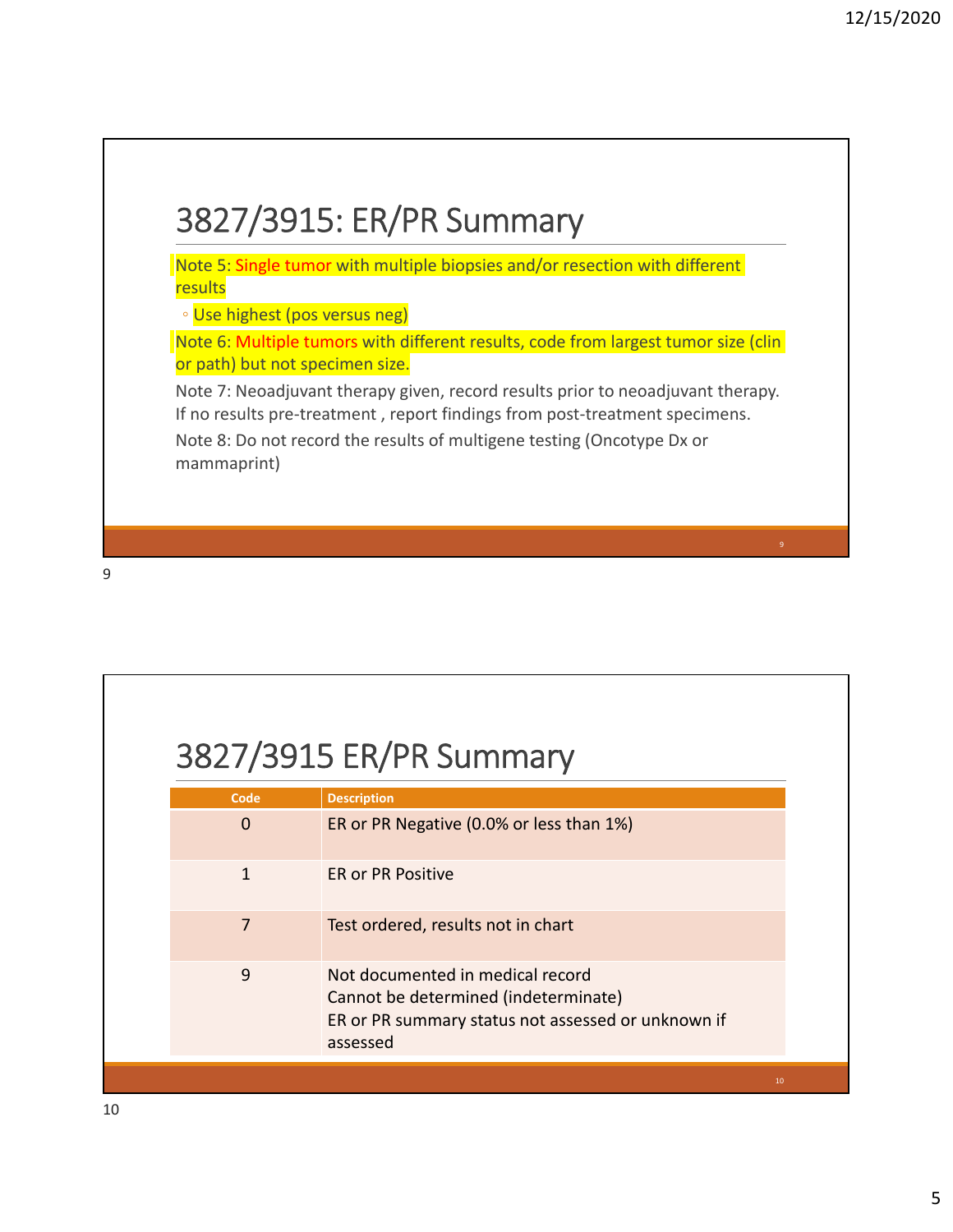### 3826/3914 ER/PR % Pos or Range

Note 1: Physician statement of ER/PR % pos or range can be used Note 2: Code using same report as ER/PR Summary [3827/3915] Note 3: If ER/PR is neg, or percentage <1%, code 000 Note 4: Actual ER/PR (1‐100%) takes priority over range codes Note 5: ER/PR is pos but % unknown, code XX7

| Code            | <b>Description</b>                                                                                                                                           |
|-----------------|--------------------------------------------------------------------------------------------------------------------------------------------------------------|
| 000             | ER negative, or stated as less than 1%                                                                                                                       |
| $001 - 100$     | 1-100 percent                                                                                                                                                |
| R <sub>10</sub> | Stated as 1-10%                                                                                                                                              |
| <b>R20</b>      | Stated as 11-20%                                                                                                                                             |
| <b>R30</b>      | Stated as 21-30%                                                                                                                                             |
| <b>R40</b>      | Stated as 31-40%                                                                                                                                             |
| <b>R50</b>      | Stated as 41-50%                                                                                                                                             |
| <b>R60</b>      | Stated as 51-60%                                                                                                                                             |
| <b>R70</b>      | Stated as 61-70%                                                                                                                                             |
| <b>R80</b>      | Stated as 71-80%                                                                                                                                             |
| <b>R90</b>      | Stated as 81-90%                                                                                                                                             |
| <b>R99</b>      | Stated as 91-100%                                                                                                                                            |
| XX7             | Test done, results not in chart                                                                                                                              |
| XX8             | Not applicable: Information not collected for this case<br>(If this item is required by your standard setter, use of code XX8 will result in an edit error.) |
| XX9             | Not documented in medical record<br>ER (Estrogen Receptor) Percent Positive or Range not assessed or unknown if assessed                                     |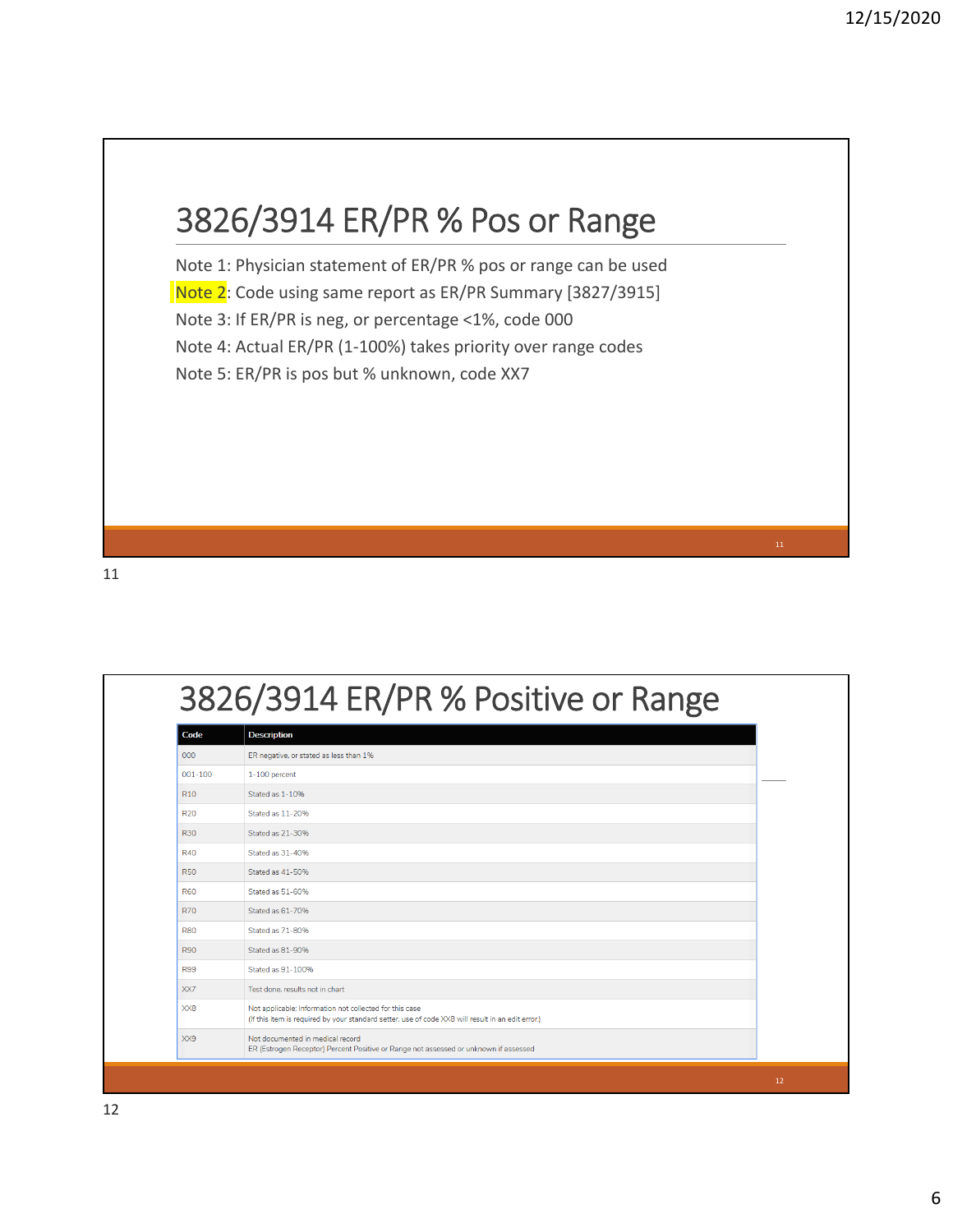

# 3828/3916 ER/PR Total Allred Score

Note 1: Physician statement of ER/PR Allred score can be used

Note 2: Code this data item using same report as ER/PR Summary [3827/3915]

Note 3: Allred system looks at what % of cells test positive for hormone receptors along with how well the receptors show up after staining (intensity). Combine info to score the sample from 0 to 8.

◦ Do not calculate Allred score unless **both** components are available

◦ See the ALLRED Score for ER/PR eval in SSDI manual [pg 174]

Note 4: If ER/PR test performed, but Allred score is not documented or cannot be calculated, code X9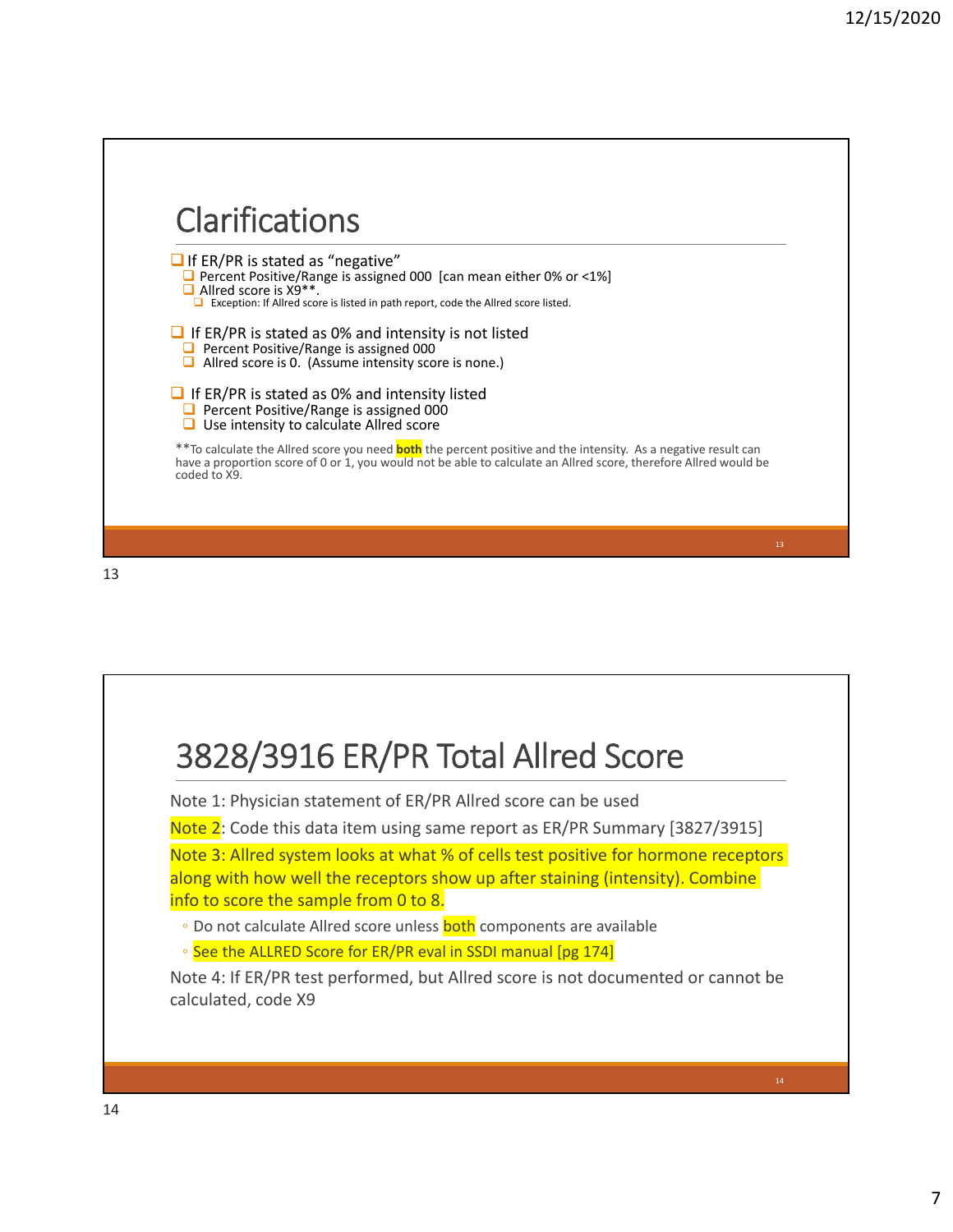### 3828/3916 ER/PR Total Allred Score

Allred score combines % pos cells (proportion score) and intensity score. Added together for final Allred score. Possible values (00‐08).

| <b>Positive Cells, %</b> |
|--------------------------|
| n                        |
| $<$ 1                    |
| 1 to 10                  |
| 11 to 33                 |
| 34 to 66                 |
| $\geq 67$                |
|                          |

| <b>Intensity</b>      | <b>Intensity Score</b> |
|-----------------------|------------------------|
| <b>None</b>           |                        |
| Weak                  |                        |
| Intermediate/Moderate |                        |
| <b>Strong</b>         |                        |

Tables only found in SSDI Manual, pg 174 https://www.naaccr.org/SSDI/SSDI‐Manual.pdf?v=1544714242

| Code            | <b>Description</b>                                                                                                                                          |
|-----------------|-------------------------------------------------------------------------------------------------------------------------------------------------------------|
| 00 <sup>1</sup> | Total ER Allred score of 0                                                                                                                                  |
| 01              | Total ER Allred score of 1                                                                                                                                  |
| 02              | Total ER Allred score of 2                                                                                                                                  |
| 0 <sup>3</sup>  | Total FR Allred score of 3                                                                                                                                  |
| 04              | Total ER Allred score of 4                                                                                                                                  |
| 05              | Total ER Allred score of 5                                                                                                                                  |
| 06              | Total ER Allred score of 6                                                                                                                                  |
| 07              | Total ER Allred score of 7                                                                                                                                  |
| 08              | Total ER Allred score of 8                                                                                                                                  |
| X <sub>8</sub>  | Not applicable: Information not collected for this case<br>(If this item is required by your standard setter, use of code X8 will result in an edit error.) |
| X <sub>9</sub>  | Not documented in medical record<br>ER (Estrogen Receptor) Total Allred Score not assessed, or unknown if assessed                                          |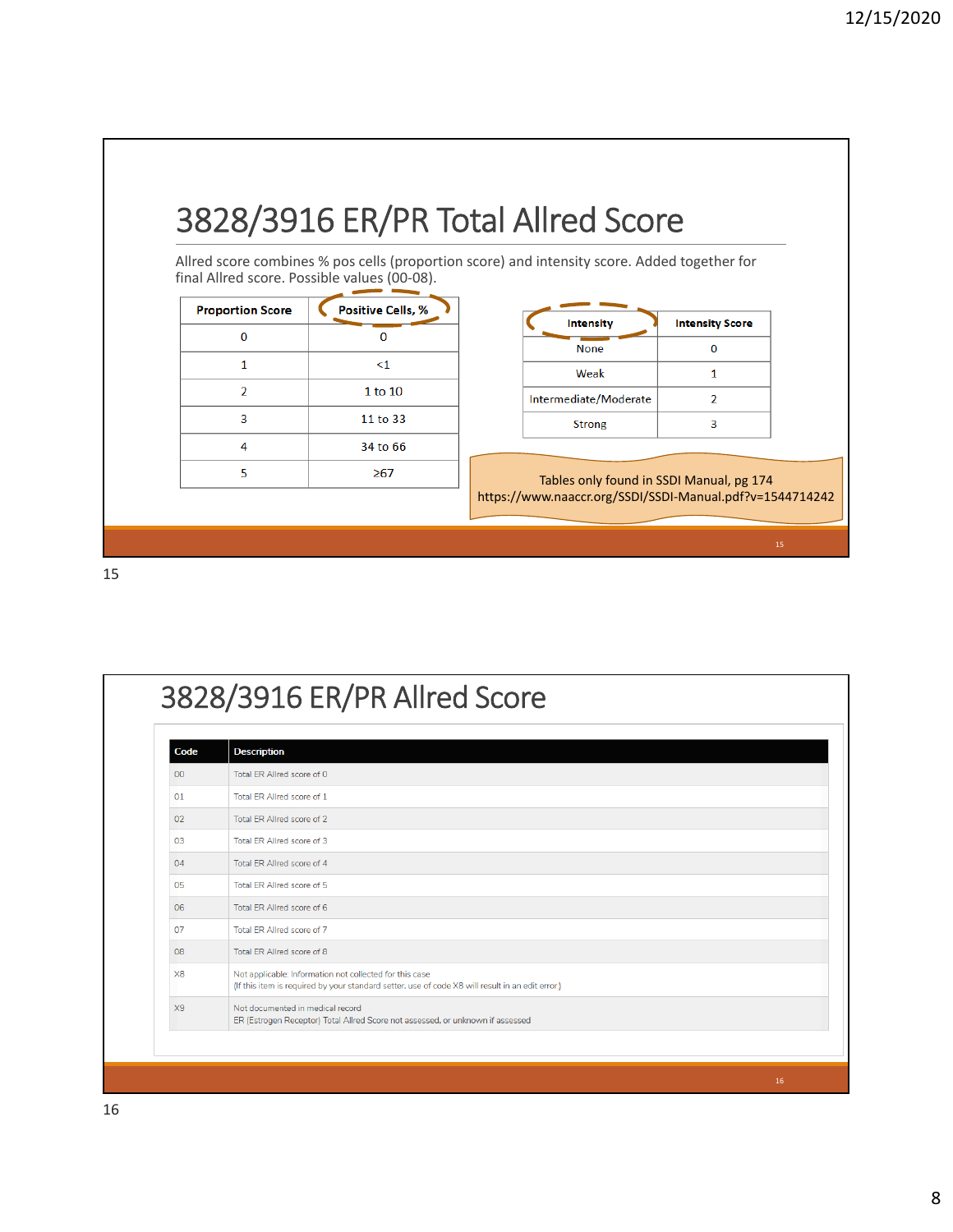### Pop Quiz

8/26/2020 Addendum: ER positive (Allred score = 8 of 8) PR positive (Allred score = 8 of 8) HER2 by IHC neg Ki‐67 5% HER by FISH not done.

| <b>Field</b>           | <b>Code</b> |
|------------------------|-------------|
| <b>ER Summary</b>      |             |
| ER % Pos               |             |
| <b>ER Allred Score</b> |             |
| <b>PR Summary</b>      |             |
| <b>PR % Positive</b>   |             |
| <b>PR Allred Score</b> |             |

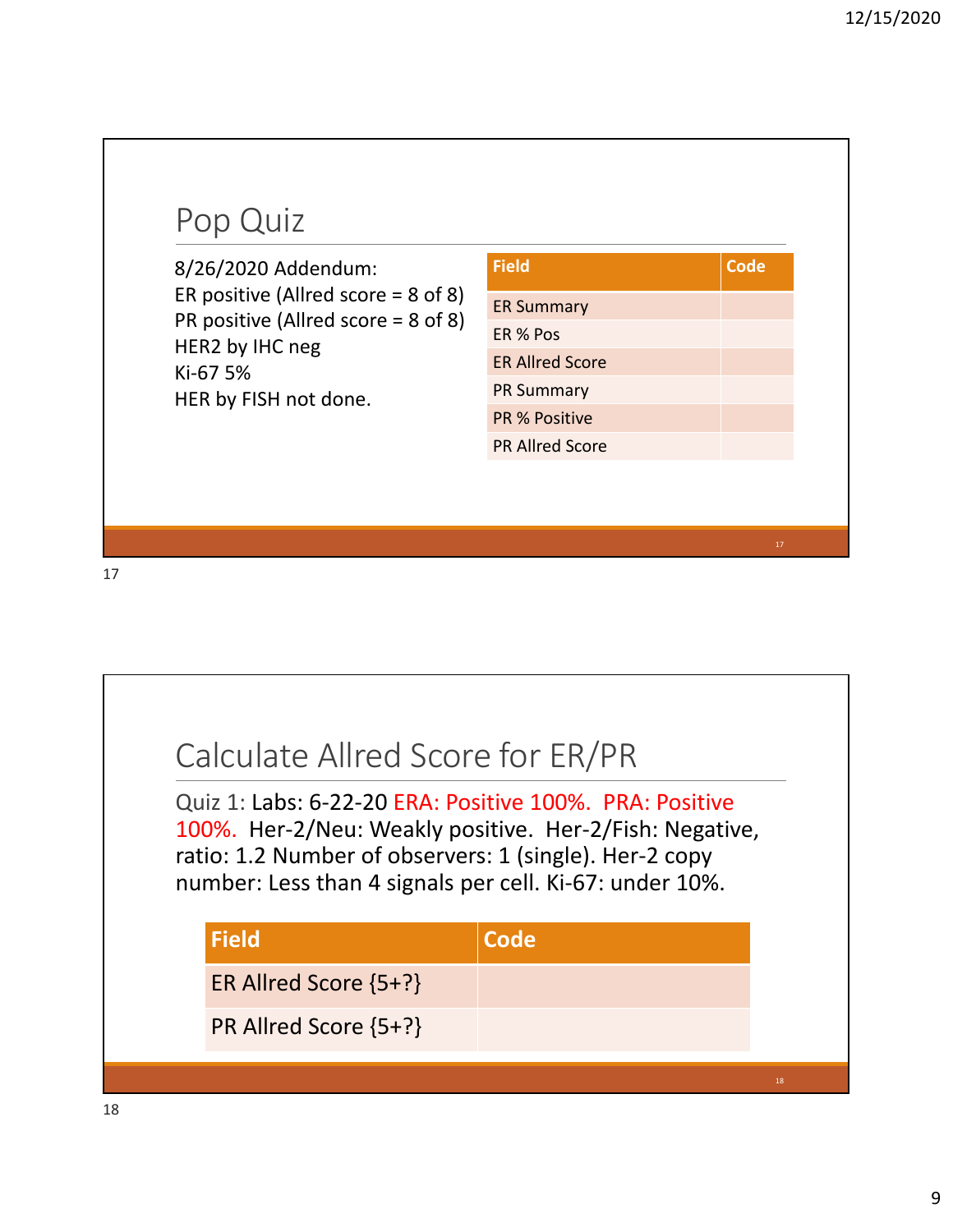

### Calculate Allred Score for ER/PR

Quiz 3: Labs: 1‐24‐20 ER pos, 95%, 3+/strong intensity. PR pos, 90%, 2+/moderate to strong intensity.

HER2 IHC 2+/equivocal. FISH: Avg HER2 signals/nucleus 2.5. Avg CEN17 signals/nucleus 2.0. HER2/CEN17 signal ration 1.3. Number of observers 1. Results show no evid of HER2 amplification and a HER2/CEN17 ratio of <2.0 /w an avg HER2 copy number of <4.0 signals per cell, this is a neg result.

| <b>Field</b>          | Code |
|-----------------------|------|
| <b>ER Summary</b>     |      |
| ER % Pos              |      |
| ER Allred Score {5+3} |      |
| <b>PR Summary</b>     |      |
| <b>PR % Positive</b>  |      |
| PR Allred Score {5+3} |      |
|                       |      |
|                       |      |
|                       |      |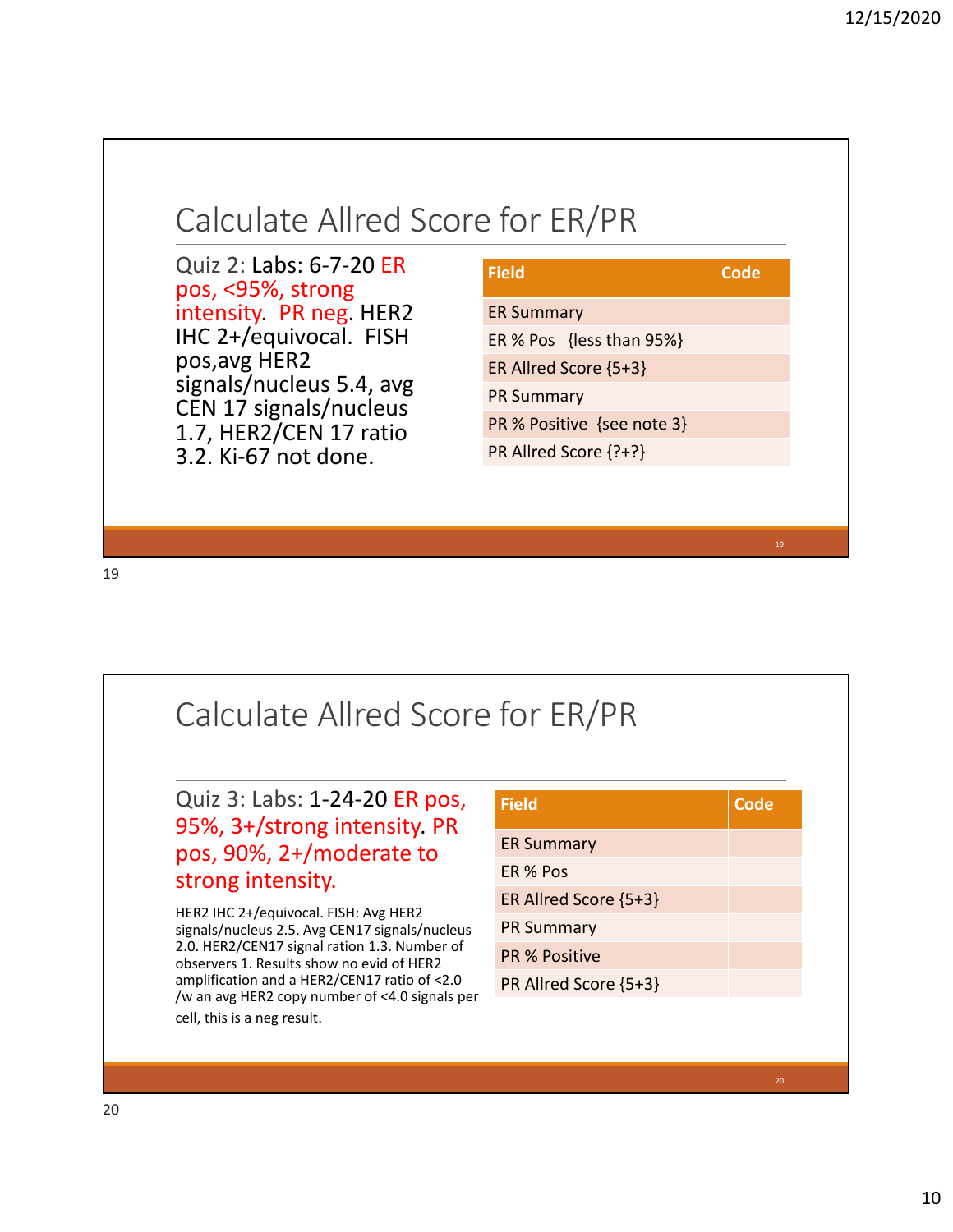### ER & PR

 $\checkmark$ ER Summary  $\checkmark$ ER % Positive  $\checkmark$ ER Allred Score



 $\checkmark$ PR Summary  $\checkmark$ PR % Positive  $\checkmark$ PR Allred Score

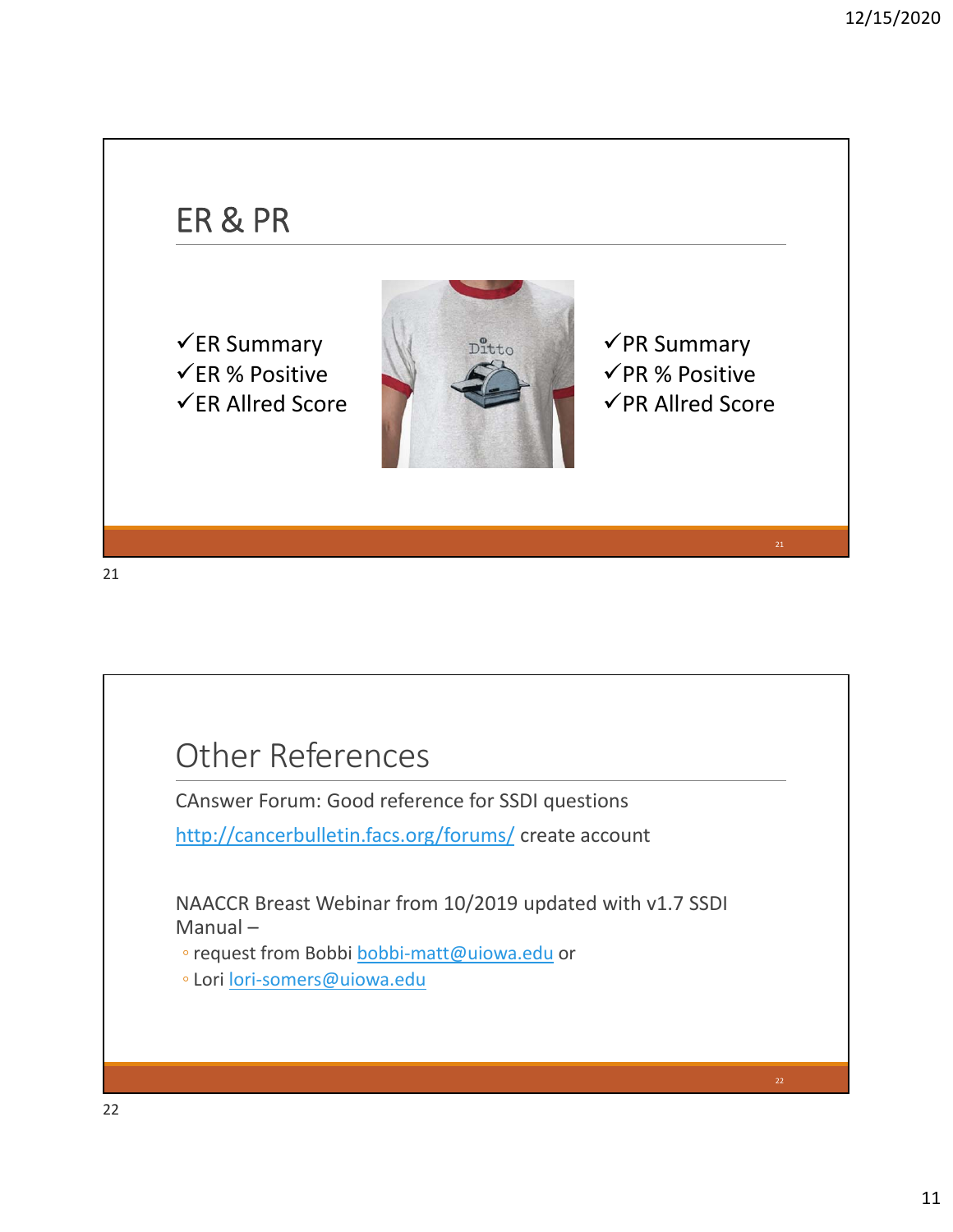| <b>HER2</b> data items      |      |           | results from<br><b>IHC or ISH</b><br>tests only. |
|-----------------------------|------|-----------|--------------------------------------------------|
| <b>HER2 Overall Summary</b> | 9    | Yes       | <b>NAACCR #3855</b>                              |
| <b>HER2 IHC Summary</b>     | 8    | <b>No</b> | <b>NAACCR#3850</b>                               |
| <b>HER2 ISH Summary</b>     | 8    | <b>No</b> | <b>NAACCR #3854</b>                              |
| <b>HER2 ISH DP Ratio</b>    | XX.8 | <b>No</b> | <b>NAACCR #3852</b>                              |
| HER2 ISH DP Copy No         | XX.8 | <b>No</b> | <b>NAACCR #3851</b>                              |
| HER2 ISH SP Copy No         | XX.8 | <b>No</b> | <b>NAACCR #3853</b>                              |

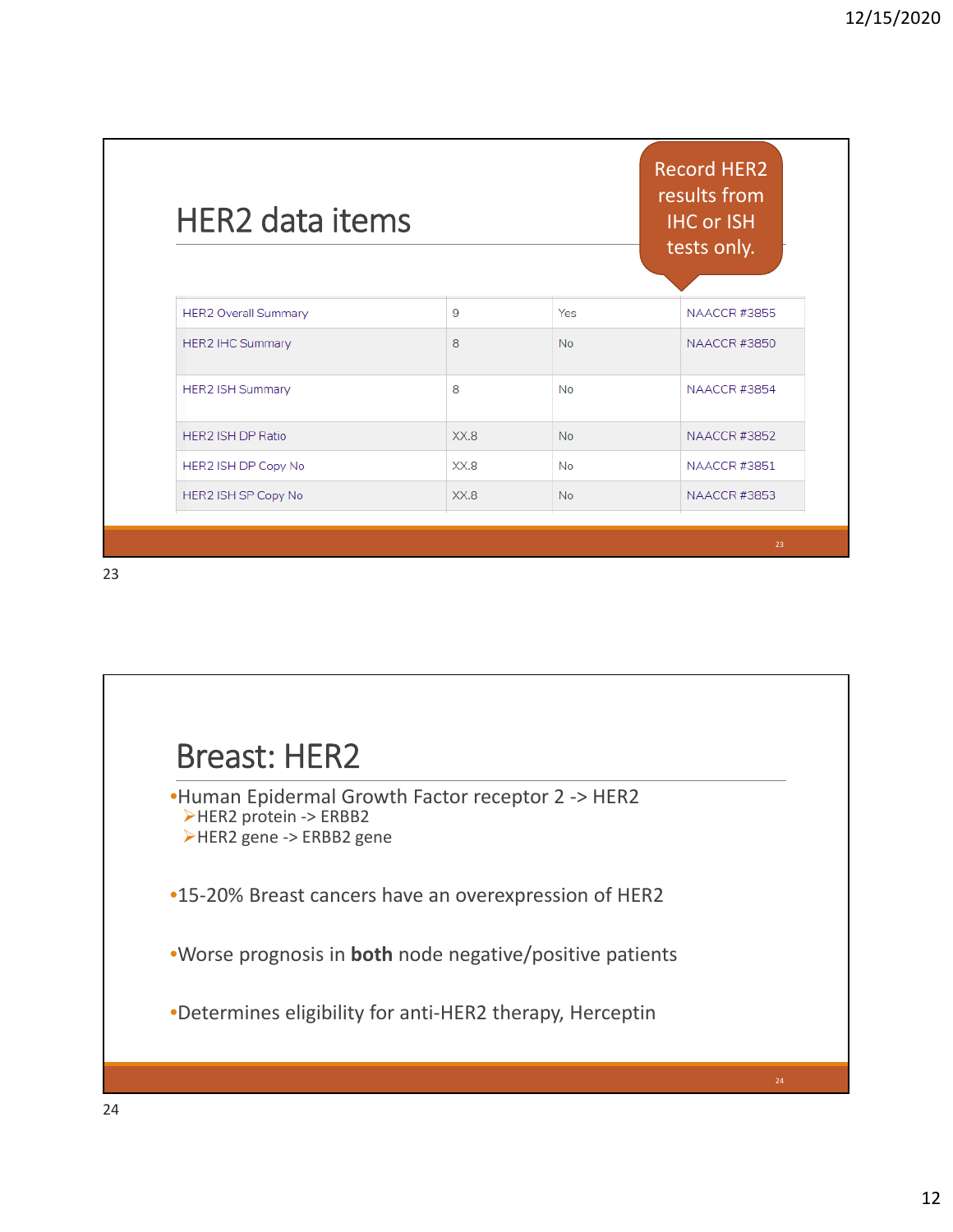### 3855 HER2 Overall Summary Note 1: Physician statement can be used to code HER2 overall summary if no other info. Note 2: Results of HER2 test performed on primary breast tissue [not from lymph node] Note 3: Results from nodal or metastatic tissue may **only** be used when no evid of primary tumor. Note 4: If invasive and insitu: Ignore in situ results.  $\sqrt{HER2}$  pos on in situ and HER2 neg on invasive, code HER2 as neg (code 0)  $\sqrt{HER2}$  only done on in situ but both in situ and invasive present, code unknown (code 9) Note 5: Single tumor, multiple biopsies with different HER2 results, code highest (positive vs neg) Note 6: Multiple tumors, different HER2 results, code from largest tumor (not largest specimen) Note 7: Neoadjuvant therapy given, code HER2 prior to neoadj therapy Note 8: Do not record multigene test in this field [no Oncotype Dx] Note 9: HER2 not routinely done on pure insitu tumors

25

### 3855 HER2 Overall Summary

| Code | <b>Description</b>                                     |
|------|--------------------------------------------------------|
| 0    | HER2 negative; equivocal                               |
| 1    | <b>HER2</b> positive                                   |
|      | Test ordered, results not in chart                     |
| 9    | Not documented in medical record                       |
|      | Cannot be determined (indeterminate)                   |
|      | HER2 Overall Summary status not assessed or unknown if |
|      | assessed                                               |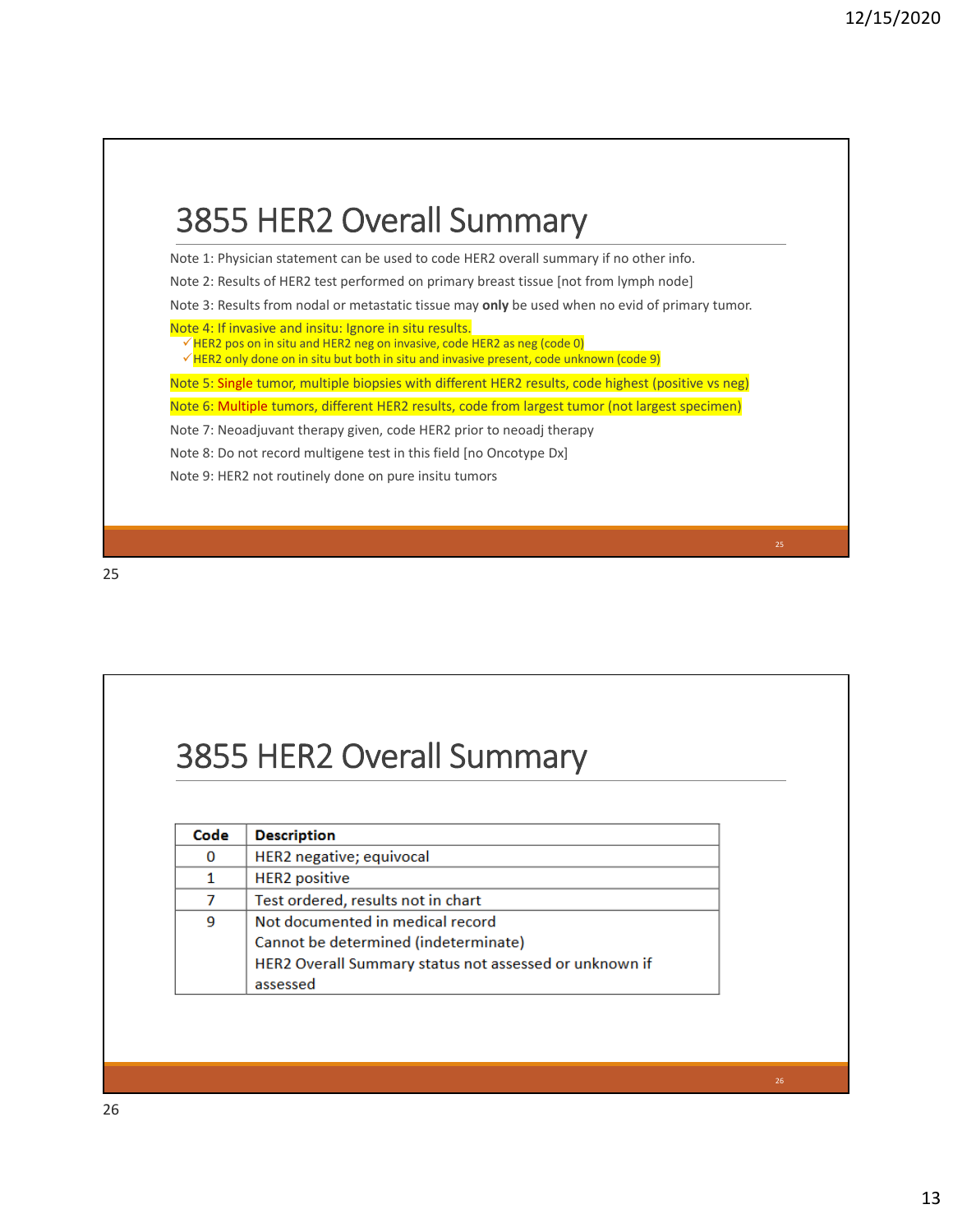| Note 2: HER2 IHC test performed on primary breast tissue                                                                            |  |
|-------------------------------------------------------------------------------------------------------------------------------------|--|
| Note 3: Results from nodal or metastatic tissue may be used ONLY when no evid<br>primary tumor                                      |  |
| Note 4: Ignore in situ results                                                                                                      |  |
| Note 5: SINGLE tumor, multiple biopsies and/or resection with different HER2<br><b>IHC results, use highest or positive result.</b> |  |

### 3850 HER2 by IHC Summary Note 6: MULTIPLE tumors, different HER2 IHC results, code from largest tumor size (not specimen size) Note 7: Neoadjuvant therapy, record assay prior to neoadjuvant therapy. If none, code from post‐treatment specimens Note 8: A 2+ (equivocal) finding by IHC should result in add'l testing with ISH (FISH, CISH, SISH) to determine gene copy number Note 9: An IHC test identifies protein expressed by gene (ERBB2). And ISH test identifies the number of copies of the gene (ERBB2) itself. Note 10: HER2 not routinely done on pure in situ tumors; however if you have HER2 on in situ tumor only, code it. Otherwise code 9.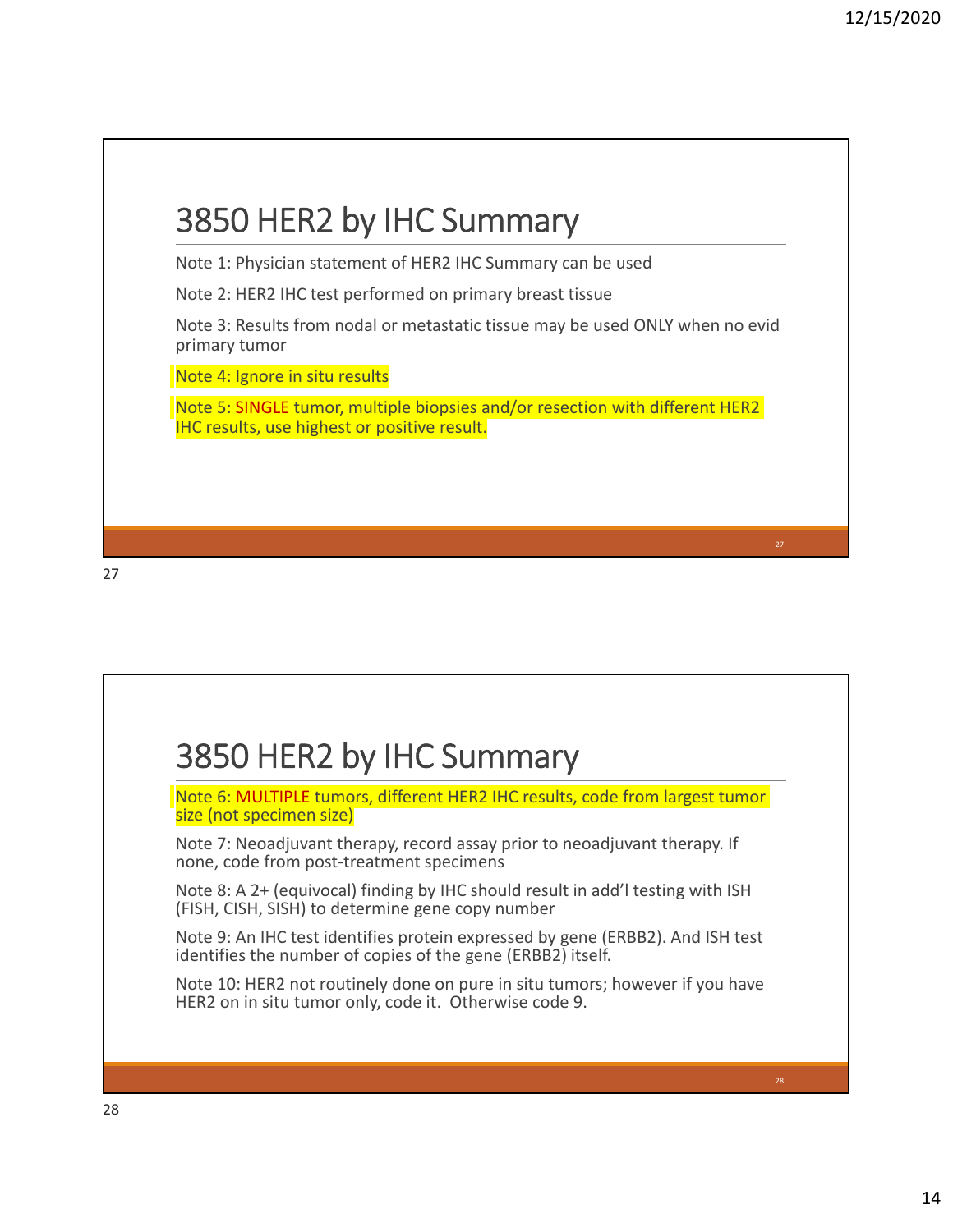| Code          |                                                                                                 |
|---------------|-------------------------------------------------------------------------------------------------|
|               | <b>Description</b>                                                                              |
| $\Omega$      | Negative Score 0)                                                                               |
| 1             | Negative $\sqrt{\text{Score}(1+)}$                                                              |
| Code          | <b>Description</b>                                                                              |
| $\mathcal{P}$ | If borderline or indeterminate, an ISH (FISH) will be<br>Equivocal (Score 2+)                   |
|               | Stated as equivocal<br>performed                                                                |
| 3             | Positive (Score 3+)<br>If positive, an ISH (FISH) will be performed                             |
|               | Stated as positive                                                                              |
| 4             | Stated as negative, but score not stated                                                        |
| 7             | Test ordered, results not in chart                                                              |
| 8             | Not applicable: Information not collected for this case                                         |
|               | (If this item is required by your standard setter, use of code 8 will result in an edit error.) |
| 9             | Not documented in medical record                                                                |
|               | Cannot be determined (indeterminate)                                                            |
|               | HER2 IHC Summary not assessed or unknown if assessed                                            |

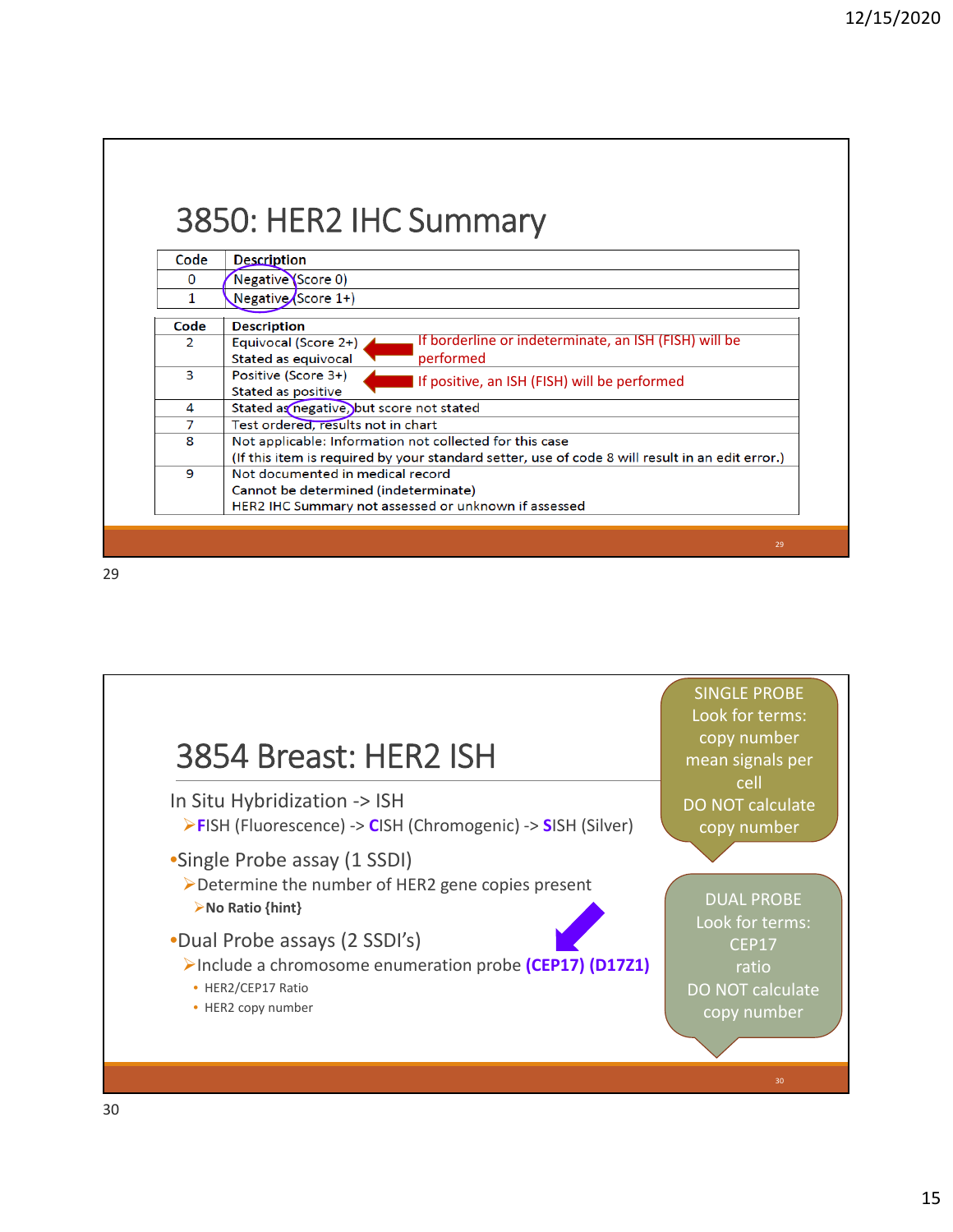### 3854 HER2 ISH Summary

| Code          | <b>Description</b>                                                                      |
|---------------|-----------------------------------------------------------------------------------------|
| 0             | Negative [not amplified]                                                                |
| $\mathcal{P}$ | Equivocal                                                                               |
| 3             | Positive [amplified]                                                                    |
|               | Test ordered, results not in chart                                                      |
| 8             | Not applicable: Information not collected for this case                                 |
|               | (If this item is required by your standard setter, use of code 8 will result in an edit |
|               | error.)                                                                                 |
| 9             | Not documented in medical record                                                        |
|               | Results cannot be determined (indeterminate)                                            |
|               | HER2 ISH Summary not assessed or unknown if assessed                                    |

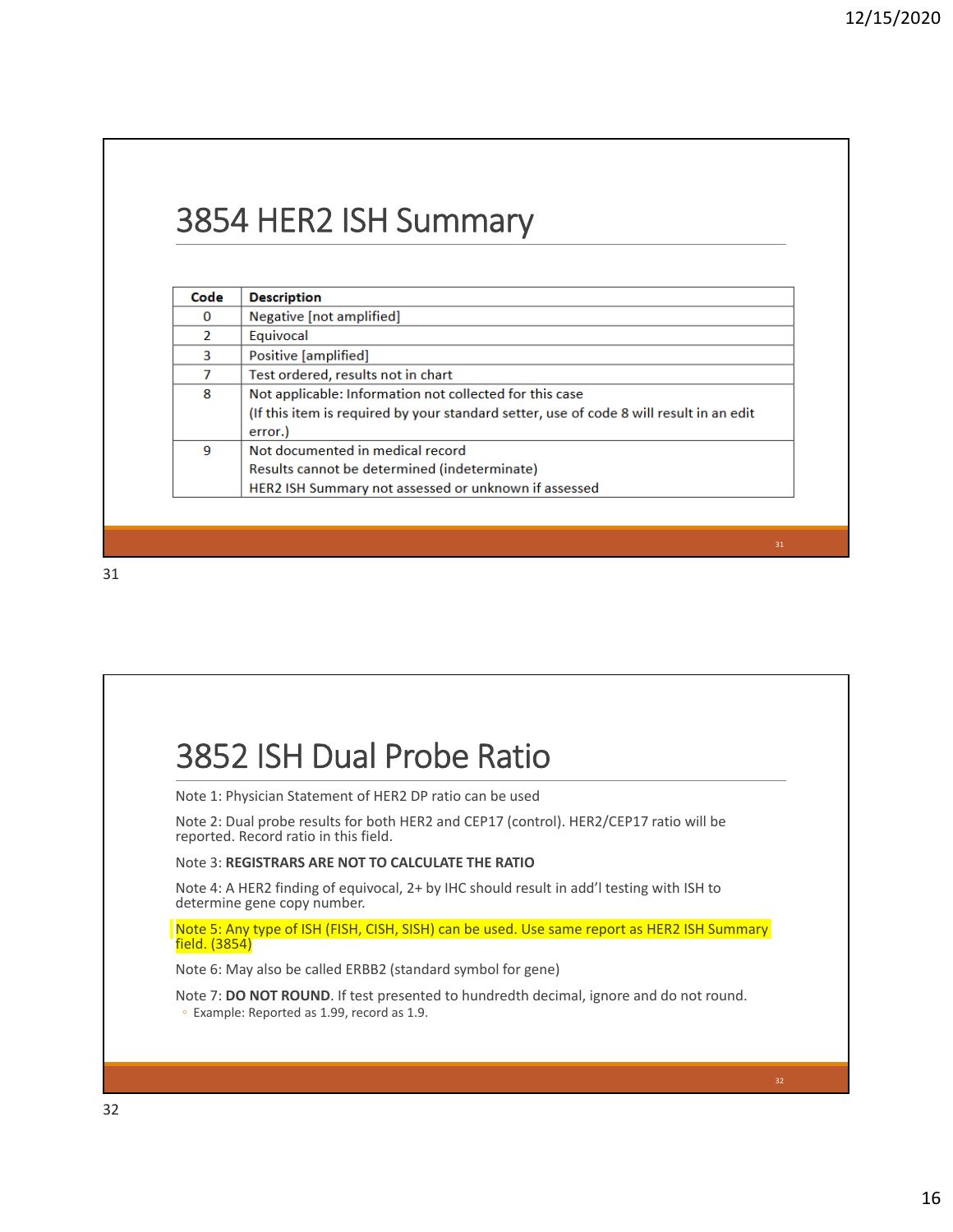### 3852: HER2 ISH Dual Probe Ratio

| Code         | <b>Description</b>                                                                                                                                                                                              |
|--------------|-----------------------------------------------------------------------------------------------------------------------------------------------------------------------------------------------------------------|
| $0.0 - 99.9$ | Ratio of 0.0 to 99.9                                                                                                                                                                                            |
| XX.2         | Less than 2.0                                                                                                                                                                                                   |
| XX.3         | Greater than or equal to 2.0                                                                                                                                                                                    |
| XX.7         | Test ordered, results not in chart                                                                                                                                                                              |
| XX.8         | Not applicable: Information not collected for this case<br>(If this item is required by your standard setter, use of code XX.8 will result in an edit error.)                                                   |
| XX.9         | Not documented in medical record<br>Results cannot be determined (indeterminate)<br>Dual probe test not done; only single probe test performed<br>HER2 ISH dual probe ratio not assessed or unknown if assessed |

33

### 3851: HER2 ISH Dual Probe Copy Number

| Code         | <b>Description</b>                                                                                                                                               |
|--------------|------------------------------------------------------------------------------------------------------------------------------------------------------------------|
| $0.0 - 99.9$ | Reported HER2 copy number of 0.0-99.9                                                                                                                            |
| XX.1         | Reported HER2 copy number of 100 or greater                                                                                                                      |
| XX.7         | Test ordered, results not in chart                                                                                                                               |
| XX.8         | Not applicable: Information not collected for this case<br>(If this item is required by your standard setter, use of code XX.8 will result in an edit<br>error.) |
| XX.9         | Not documented in medical record<br>Cannot be determined (indeterminate)<br>HER2 ISH Dual Probe Copy Number not assessed or unknown if assessed                  |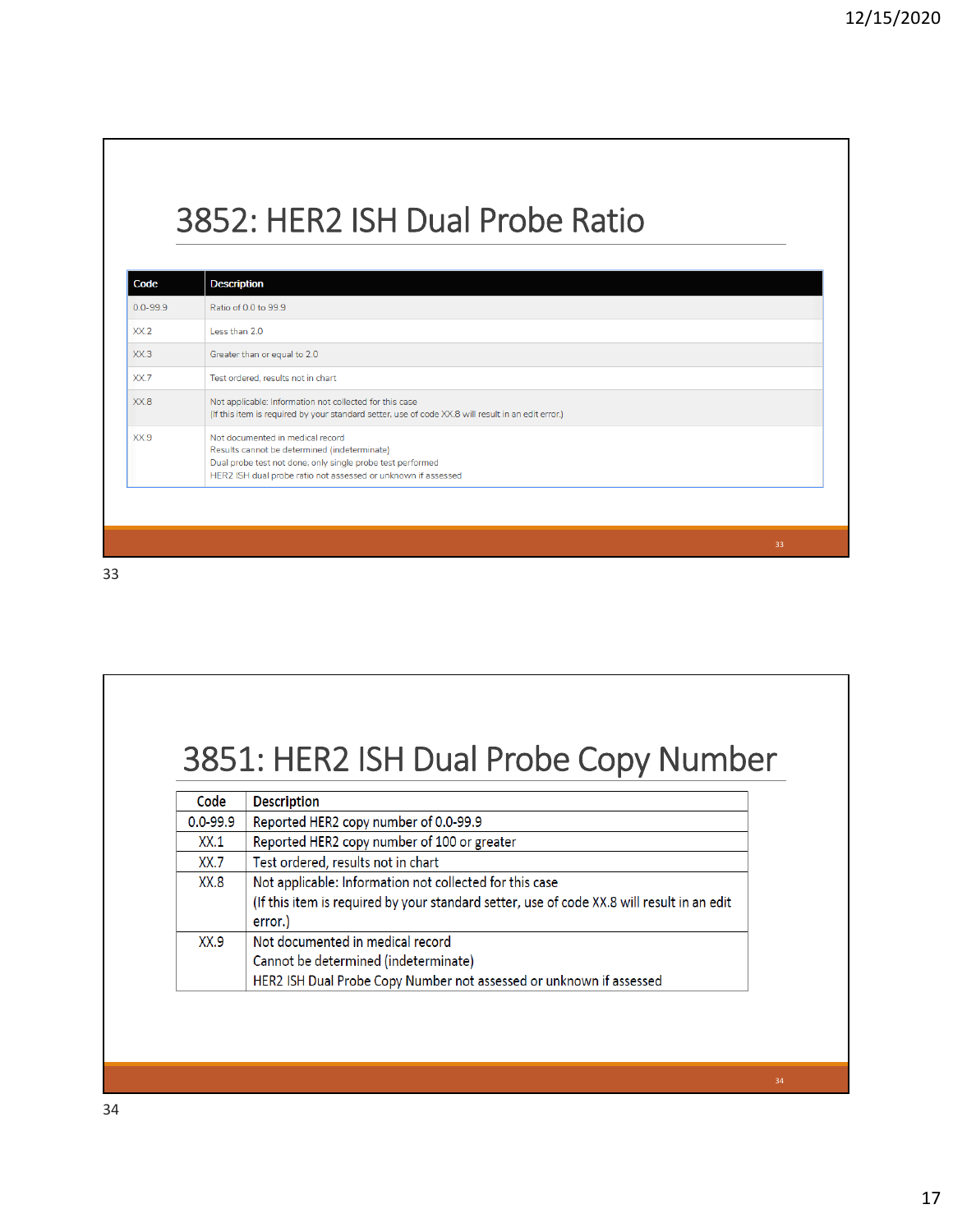

## 3853: HER2 ISH Single Probe Copy Number

| Code            | <b>Description</b>                                                                                                                                                                                              |
|-----------------|-----------------------------------------------------------------------------------------------------------------------------------------------------------------------------------------------------------------|
| $0.0 - 99.9$    | Reported HER2 copy number of 0.0-99.9                                                                                                                                                                           |
| XX <sub>1</sub> | Reported HER2 copy number of 100 or greater                                                                                                                                                                     |
| XX.7            | Test ordered, results not in chart                                                                                                                                                                              |
| XX.8            | Not applicable: Information not collected for this case<br>(If this item is required by your standard setter, use of code XX.8 will result in an edit error.)                                                   |
| XX9             | Not documented in medical record<br>Cannot be determined (indeterminate)<br>Single probe test not done; only dual probe test performed<br>HER2 ISH Single Probe Copy Number not assessed or unknown if assessed |

- Ignore the hundredth decimal Do **NOT** round
- Don't use results from Oncotype Dx MammaPrint endoPredict PAM 50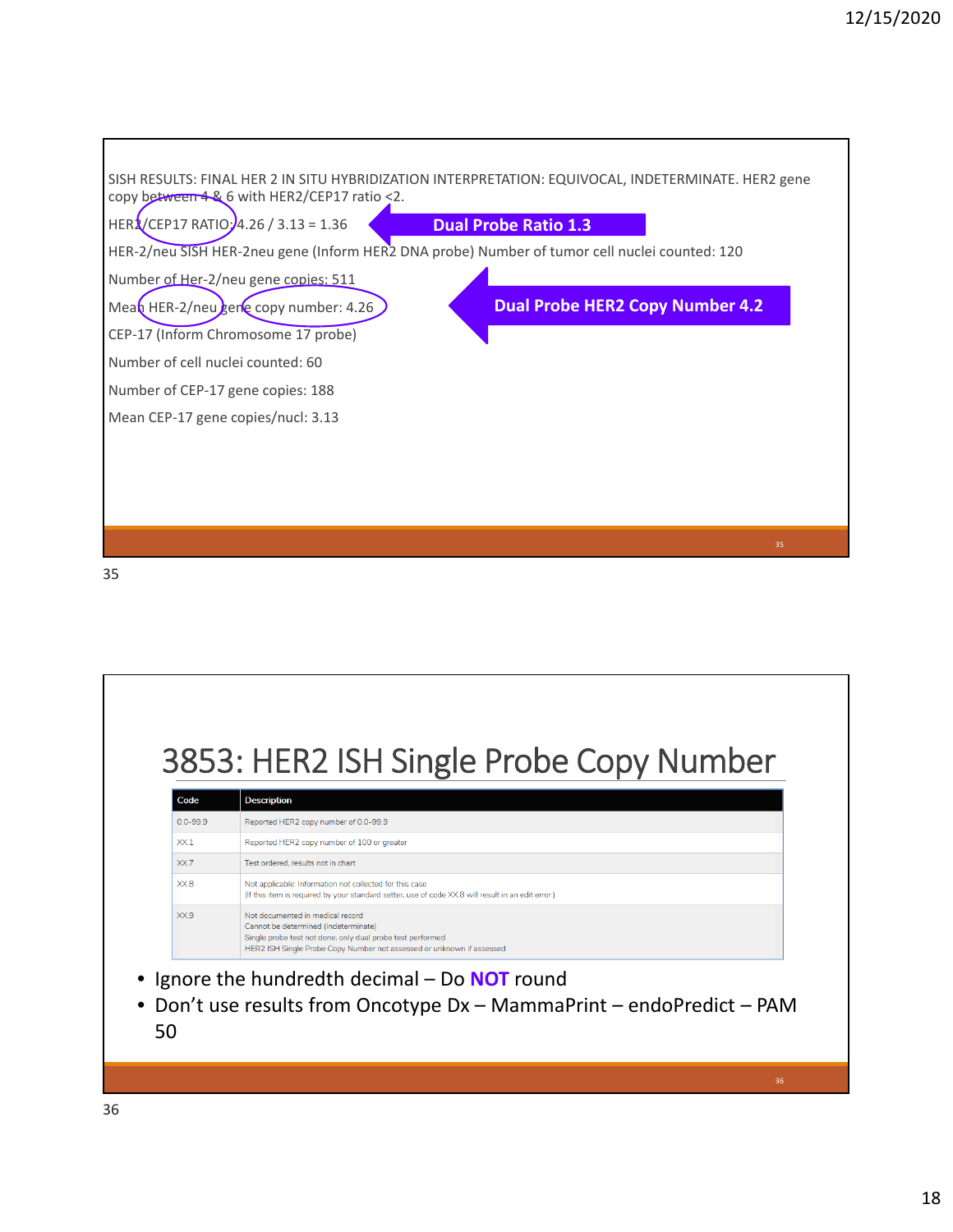

|                                     | <b>HER2 FISH Report</b>                                    |                                                                        |
|-------------------------------------|------------------------------------------------------------|------------------------------------------------------------------------|
|                                     |                                                            |                                                                        |
|                                     | Her-2/neu<br>Probe Manufacturer: Pathyssion Assay (Abbott) |                                                                        |
| Final Her-2/CEP-17 Ratio:           | 1.35                                                       | Negative for Amplification of Her2/neu                                 |
|                                     |                                                            | KARYOTYPE: nuc ish 17cen(D17Z1x2.1),17q11.2(HER-2x2.8)[115]            |
| Number of targets examined:         |                                                            | 115                                                                    |
| Total HER-2/neu:                    |                                                            | 323                                                                    |
| Total CEP-17:                       |                                                            | 239                                                                    |
| Average Her-2/neu signals per cell: |                                                            | 2.8                                                                    |
| Average Cep-17 signals per cell:    |                                                            | 2.1                                                                    |
| Final Her-2/CEP-17 Ratio:           |                                                            | 1.35                                                                   |
|                                     | <b>REFERENCE RANGE</b>                                     |                                                                        |
| Negative (Unamplified)              |                                                            | Her-2/CEP-17 ratio < 2.0 with <4.0 HER-2/neu signals per cell          |
| Equivocal                           |                                                            | Her-2/CEP-17 ratio <2.0 with ≥ 4.0 and <6.0 HER-2/neu signals per cell |
| Positive (Amplified)                |                                                            | Her-2/CEP-17 ratio ≥2.0 or ≥6.0 HER-2/neu signals per cell             |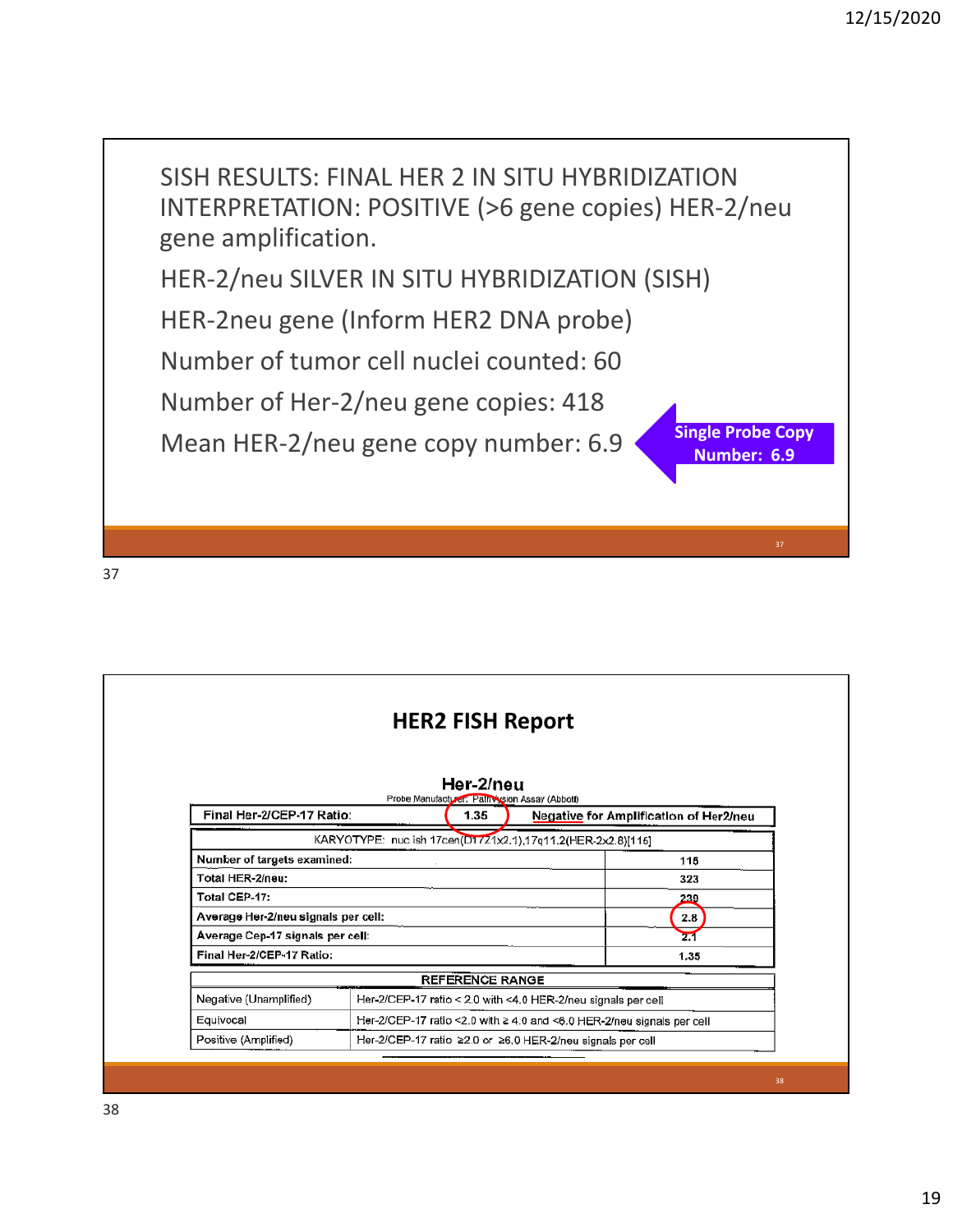| ш<br>Negative for HER2 gene amplification by FISH. Please ace comment and image.<br>a<br>HER2 testing algorithms and reporting cutoffs at our institution adhere to the 2013 revised ASCOICAP HER<br>Iumor is positive but HER2 copy average is very close to the positive cutoff, we report these results are "Por<br>elines (1), In addition, when the<br>or low lavels" of gene<br>amplification. These results do not affect the patient's eligibility for anti-HER2 targeted merapy. As part of ou<br>2 quality assurance program<br>faunched in 2008 (2), parallel IHC testing (performed at either the referring institution or at our taboratory) is<br>led and data collected for QA/QC<br>purposes.<br>$\Omega$<br>References:<br>1. Wölff A, et al. American Society of Clinical Oncology/College of<br>Growth Factor Receptor 2 Testing in Breast Cancer. Arch Pathol<br>ations for Human Epidemal<br>h<br><b>TRIPER C BILINGRAM ORIGINAL INCLARE</b><br>Med 2013;138(2);241-256.<br>2. Yaziji H. et al. HER2 Testing in Breast Cancer Using Parallel T<br>le-Based Methods, JAMA 2004 291:10 0<br><b>DAL</b><br>Table of Fluorescence In Situ Hybridization Results<br>Block<br><b>Target DNA</b><br><b>Probe</b><br>Ratio<br>Result(s)<br>Av. Copy #<br>M18-00107<br>HER <sub>2</sub><br>Red<br>1.80<br>1.06<br>Negative<br>M18-00107<br>Chromosome 17 Centromere.<br>Green<br>1.70<br>something molestics parameter<br>CSHih Tipli, (q)<br>wa 60'asa ngilabilika na mana<br>M<br>NAMA (Squid 42)<br>Soomaa Googae<br>Tham<br>HERZ ASCO/CAP 2013 Guidelines OR Code<br>E |                  |  | Molecular Pathology Report |  |  |  |
|----------------------------------------------------------------------------------------------------------------------------------------------------------------------------------------------------------------------------------------------------------------------------------------------------------------------------------------------------------------------------------------------------------------------------------------------------------------------------------------------------------------------------------------------------------------------------------------------------------------------------------------------------------------------------------------------------------------------------------------------------------------------------------------------------------------------------------------------------------------------------------------------------------------------------------------------------------------------------------------------------------------------------------------------------------------------------------------------------------------------------------------------------------------------------------------------------------------------------------------------------------------------------------------------------------------------------------------------------------------------------------------------------------------------------------------------------------------------------------------------------------------------------------------------------------------------------------------|------------------|--|----------------------------|--|--|--|
| A. "LEFT BREAST (A1)":<br>Summary Notes / Comments:<br>Images                                                                                                                                                                                                                                                                                                                                                                                                                                                                                                                                                                                                                                                                                                                                                                                                                                                                                                                                                                                                                                                                                                                                                                                                                                                                                                                                                                                                                                                                                                                          | <b>DIAGNOSIS</b> |  |                            |  |  |  |
|                                                                                                                                                                                                                                                                                                                                                                                                                                                                                                                                                                                                                                                                                                                                                                                                                                                                                                                                                                                                                                                                                                                                                                                                                                                                                                                                                                                                                                                                                                                                                                                        |                  |  |                            |  |  |  |
|                                                                                                                                                                                                                                                                                                                                                                                                                                                                                                                                                                                                                                                                                                                                                                                                                                                                                                                                                                                                                                                                                                                                                                                                                                                                                                                                                                                                                                                                                                                                                                                        |                  |  |                            |  |  |  |
|                                                                                                                                                                                                                                                                                                                                                                                                                                                                                                                                                                                                                                                                                                                                                                                                                                                                                                                                                                                                                                                                                                                                                                                                                                                                                                                                                                                                                                                                                                                                                                                        |                  |  |                            |  |  |  |
|                                                                                                                                                                                                                                                                                                                                                                                                                                                                                                                                                                                                                                                                                                                                                                                                                                                                                                                                                                                                                                                                                                                                                                                                                                                                                                                                                                                                                                                                                                                                                                                        |                  |  |                            |  |  |  |
|                                                                                                                                                                                                                                                                                                                                                                                                                                                                                                                                                                                                                                                                                                                                                                                                                                                                                                                                                                                                                                                                                                                                                                                                                                                                                                                                                                                                                                                                                                                                                                                        |                  |  |                            |  |  |  |
|                                                                                                                                                                                                                                                                                                                                                                                                                                                                                                                                                                                                                                                                                                                                                                                                                                                                                                                                                                                                                                                                                                                                                                                                                                                                                                                                                                                                                                                                                                                                                                                        |                  |  |                            |  |  |  |
|                                                                                                                                                                                                                                                                                                                                                                                                                                                                                                                                                                                                                                                                                                                                                                                                                                                                                                                                                                                                                                                                                                                                                                                                                                                                                                                                                                                                                                                                                                                                                                                        |                  |  |                            |  |  |  |

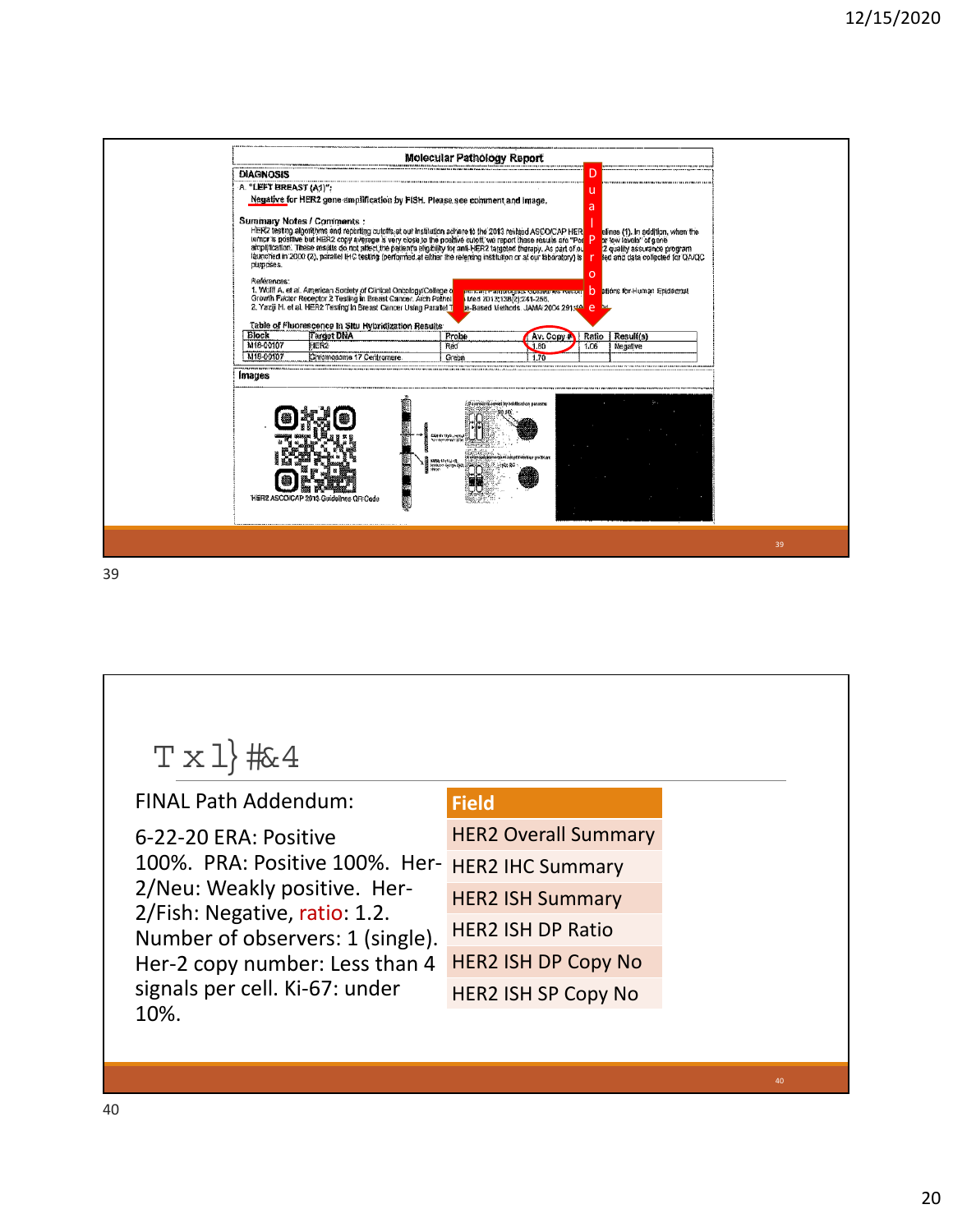### $T \times 1$  #  $5$

Addendum: 6‐7‐20 ER pos, <95%, strong intensity. PR neg. HER2 IHC 2+/equivocal. FISH pos,avg HER2 signals/nucleus $(5.4)$ avg CEP 17 signals/nucleus 1.7, HER2/CEP 17  $ratio(3.2)$ Ki‐67 not done.

#### **Field**

HER2 Overall Summary HER2 IHC Summary HER2 ISH Summary HER2 ISH DP Ratio HER2 ISH DP Copy No

HER2 ISH SP Copy No

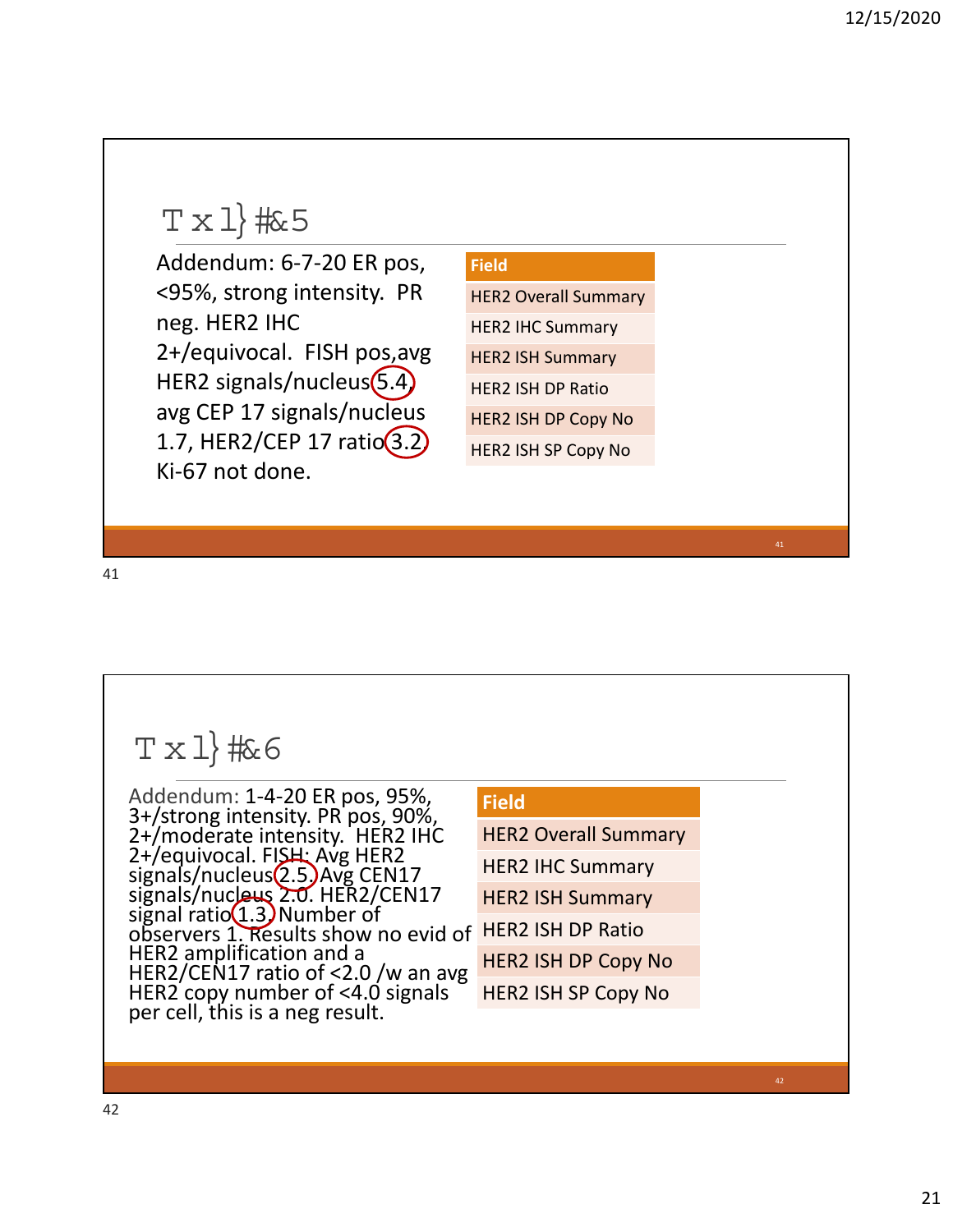### $T \times 1$  #  $7$

FINAL Path: 4/28/2020 ER pos, 98%, strong. PR pos, 95% strong. HER2 by IHC 2+ equivocal. HER2 by FISH (3.34) CEP-17: 2.72. FISH estimated ratio $(1.23)$  neg for amplification.

#### **Field**

HER2 Overall Summary

HER2 IHC Summary

HER2 ISH Summary

HER2 ISH DP Ratio

HER2 ISH DP Copy No

HER2 ISH SP Copy No

43

#### $T \times 1$  #68 FINAL Path: 7/23/2020 Positive for ER and PR expression (58% and 46% respectively, mod intensity). HER2 by IHC score 2+ equivocal. HER2 by FISH neg. HER FISH estimated ratio $(1.25)$  (HER2 FISH: (2.67) CEP-17: 2.14) **Field** HER2 Overall Summary HER2 IHC Summary HER2 ISH Summary HER2 ISH DP Ratio HER2 ISH DP Copy No HER2 ISH SP Copy No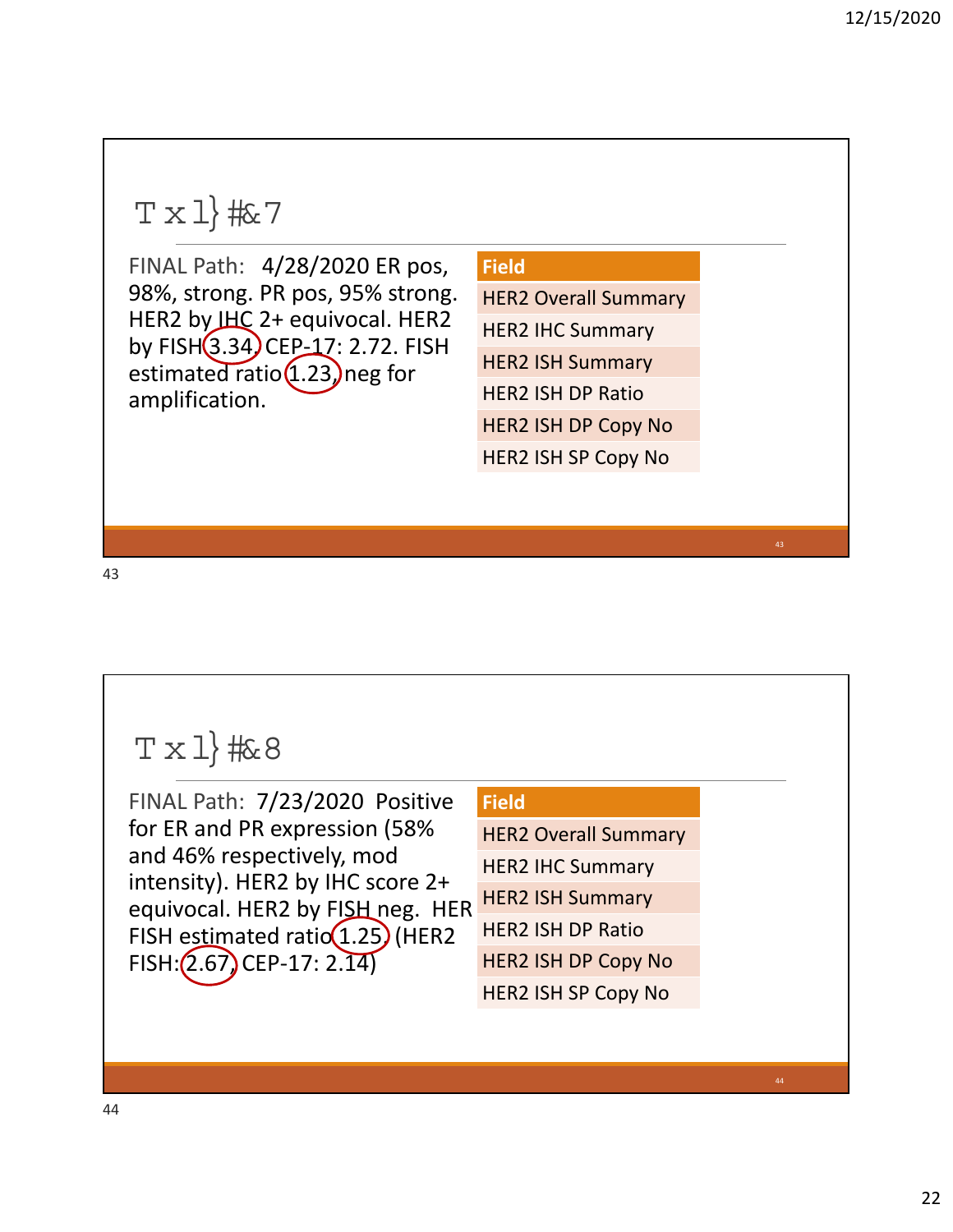

### 3863 Ki‐67

Note 1: Physician statement of Ki‐67 (MIB‐1) can be used.

Note 2: Ki‐67 is a marker of cell proliferation. High value indicates tumor proliferating more rapidly.

Note 3: Results from nodal or metastatic tissue may be used, ONLY when there is no evidence of primary tumor.

Note 4: Ki‐67 results are reported as % of cells stain positive. As of 2017, no established standards for interpretation results or cutoffs for pos/neg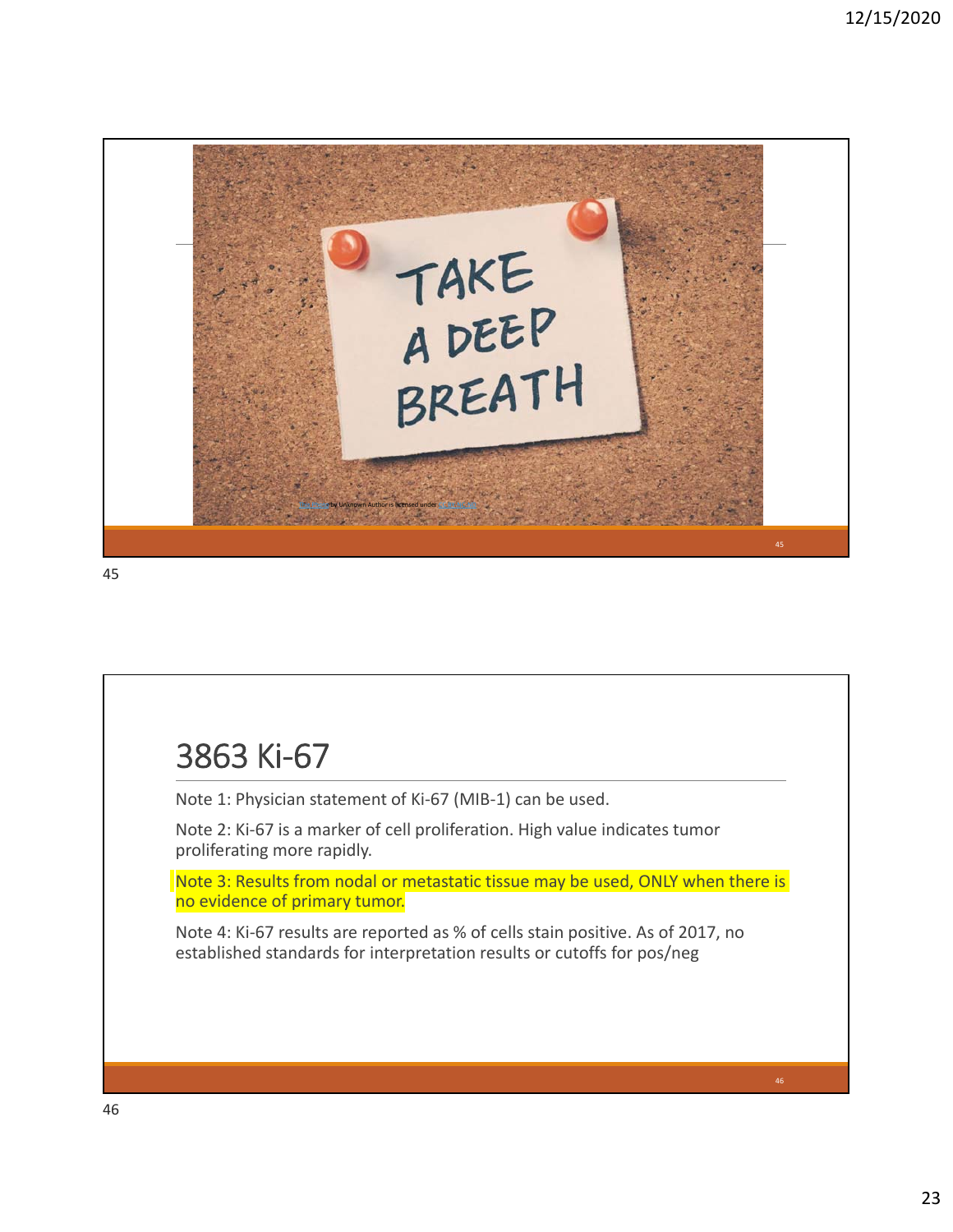### 3863: Ki‐67

| Code          | <b>Description</b>                                                                                                                                             |
|---------------|----------------------------------------------------------------------------------------------------------------------------------------------------------------|
| $0.0 - 100.0$ | 0.0 to 100.0 percent positive: enter percent positive                                                                                                          |
| XXX.7         | Test done, actual percentage not stated                                                                                                                        |
| XXX.8         | Not applicable: Information not collected for this case<br>(If this item is required by your standard setter, use of code XXX.8 will result in an edit error.) |
| XXX.9         | Not documented in patient record<br>Ki-67 (MIB-1) not assessed or unknown if assessed                                                                          |

Examples: Ki‐67 reported as 14%; code as 14.0

Ki‐67 reported as 8%; code as 8.0

**From Forum**: Ki‐67 reported as range, 5‐10%. Since Ki‐67 does not have a range, code one number above the lowest number, Code to 6% or 6.0.

**From Forum**: Ki‐67 stated as <16%. Code as 15.9% or 15.9.

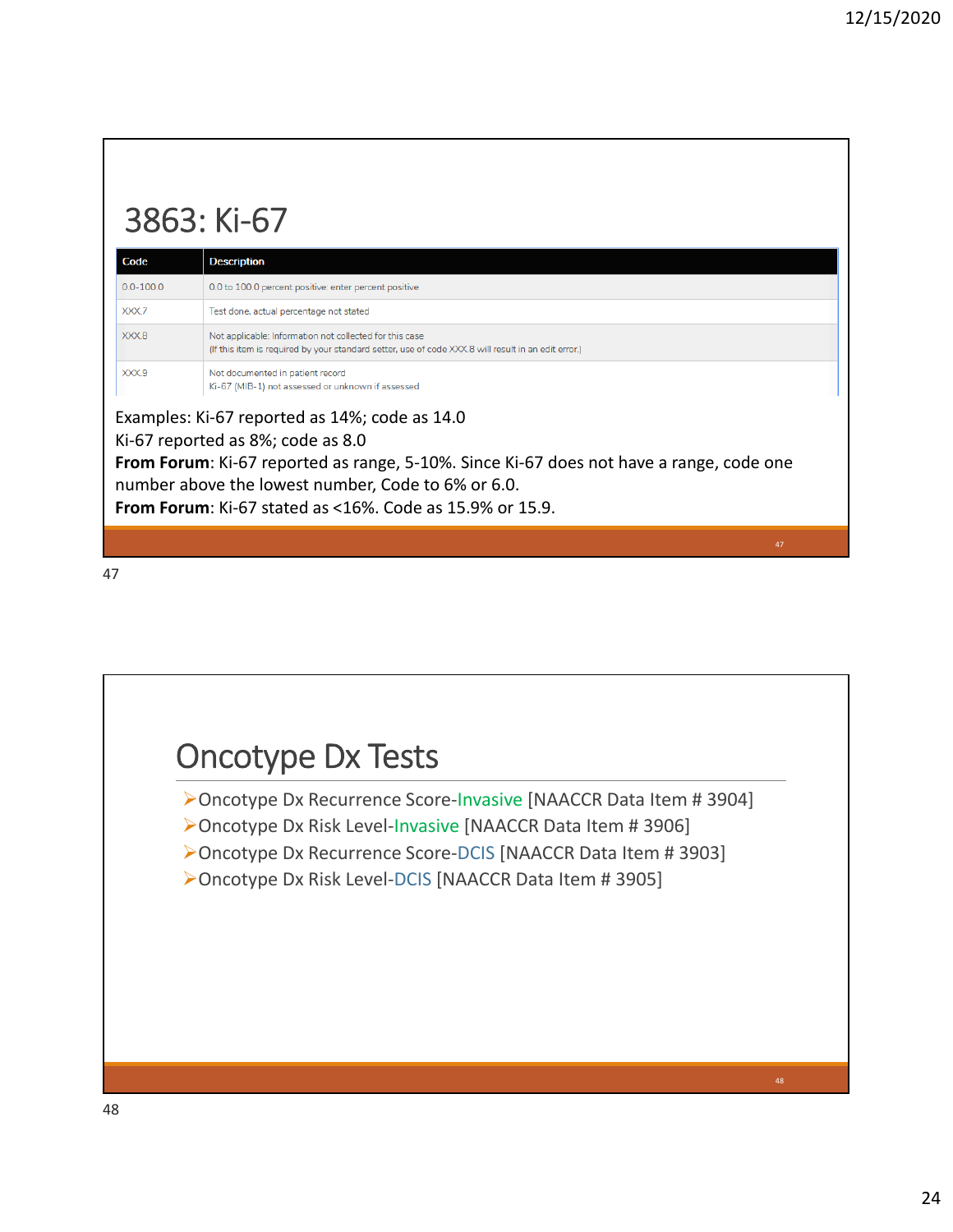### 3904 Oncotype Dx Recurrence Score‐ Invasive

Note 1: Physician statement of Score can be used

Note 2: Score is reported as whole number 0‐100. Actual recurrence score takes preference over codes XX4 and XX5

Note 3: Record only Oncotype Dx invasive recurrence score in this field. If other test used for scoring, code XX9.

Note 4: Linear regression models and Magee equations are not reported in this field. ◦ Code this info in field 3894/3895 Multigene Signature Method

Note 5: Oncotype Dx reported on more than one breast tumor specimen, record highest value.

Note 6: Only use Nodal or Metastatic tissue results when no evidence primary tumor.

Note 7: Staging for Breast cancer now depends on Oncotype Dx recurrence score. Score <11 cut off value for staging purposes.

Note 8: Only have Oncotype Dx – Invasive Risk level, assign XX7

Note 9: Code using same report sued to record 3906, Risk level‐Invasive.

### 3904 Oncotype Dx Recurrence Score‐ Invasive

| Code       | <b>Description</b>                                                        |
|------------|---------------------------------------------------------------------------|
| 000-100    | Enter actual recurrence score between 0 and 100                           |
| XX4        | Stated as less than 11                                                    |
| XX5        | Stated as equal to or greater than 11                                     |
| <u>XX6</u> | Not applicable: in situ case                                              |
| XX7        | Test ordered, results not in chart                                        |
| XX9        | Not documented in medical record                                          |
|            | Oncotype Dx Recurrence Score-Invasive not assessed or unknown if assessed |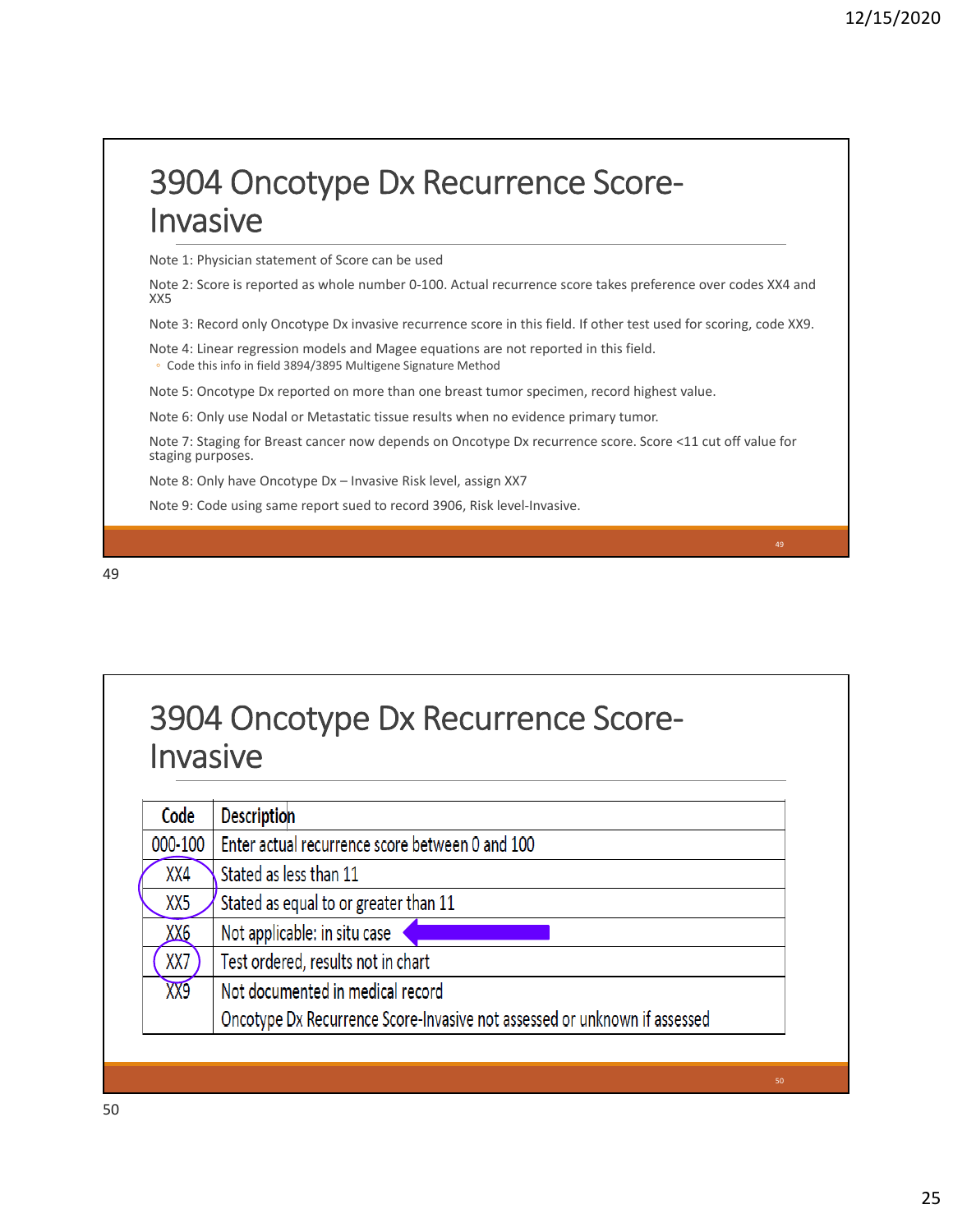### 3906: Oncotype Dx Risk Level ‐ Invasive

| Code | <b>Description</b>                                                                              |
|------|-------------------------------------------------------------------------------------------------|
| 0    | Low risk (recurrence score 0-17)                                                                |
|      | Intermediate risk (recurrence score 18-30)                                                      |
| 2    | High risk (recurrence score greater than or equal to 31)                                        |
| 6    | Not applicable: DCIS case                                                                       |
|      | Test ordered, results not in chart                                                              |
| 8    | Not applicable: Information not collected for this case                                         |
|      | (If this item is required by your standard setter, use of code 8 will result in an edit error.) |
| 9    | Not documented in medical record                                                                |
|      | Oncotype Dx Risk Level-Invasive not assessed or unknown if assessed                             |

51

### 3903: Oncotype Dx Recurrence Score‐DCIS

| Code    | <b>Description</b>                                                                        |
|---------|-------------------------------------------------------------------------------------------|
| 000-100 | Enter actual recurrence score between 0 and 100                                           |
| XX6     | Not applicable: invasive gase                                                             |
| XX7     | Test ordered, results not in chart                                                        |
| XX8     | Not applicable: Information not collected for this case                                   |
|         | (If this item is required by your standard setter, use of code XX8 will result in an edit |
|         | error.)                                                                                   |
| XX9     | Not documented in medical record                                                          |
|         | Oncotype Dx Recurrence Score-DCIS not assessed or unknown if assessed                     |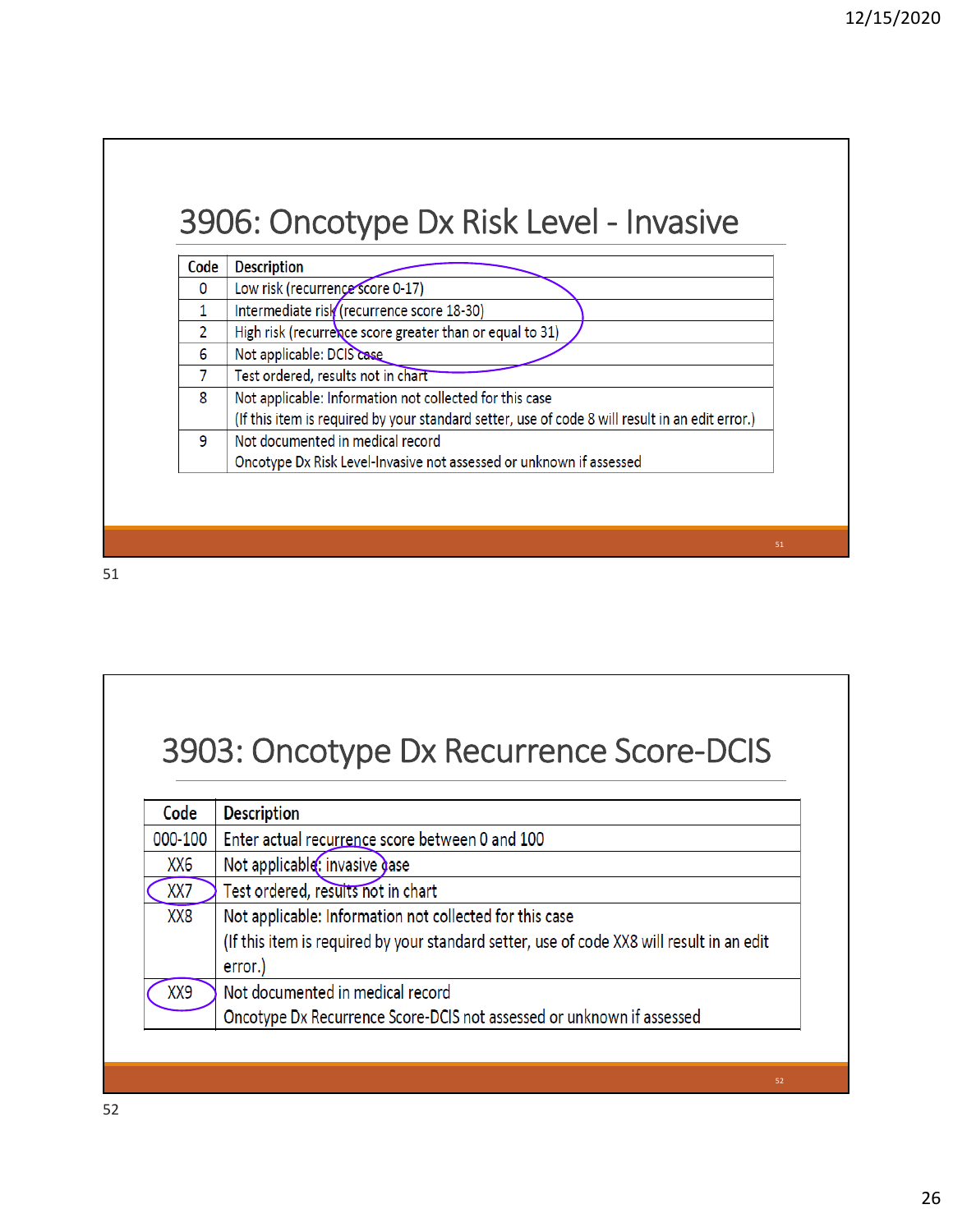### 3905: Oncotype Dx Risk Level ‐ DCIS

| Code | <b>Description</b>                                                                              |
|------|-------------------------------------------------------------------------------------------------|
| 0    | Low risk (recurrence score 0-38)                                                                |
| 1    | Intermediate risk (recurrence score 39-54)                                                      |
|      | High risk (recurrence score greater than or equal to 55)                                        |
| 6    | Not applicable: invasive case                                                                   |
|      | Test ordered, results not in chart                                                              |
| 8    | Not applicable: Information not collected for this case                                         |
|      | (If this item is required by your standard setter, use of code 8 will result in an edit error.) |
| 9    | Not documented in medical record                                                                |
|      | Oncotype Dx Risk Level-DCIS not assessed or unknown if assessed                                 |

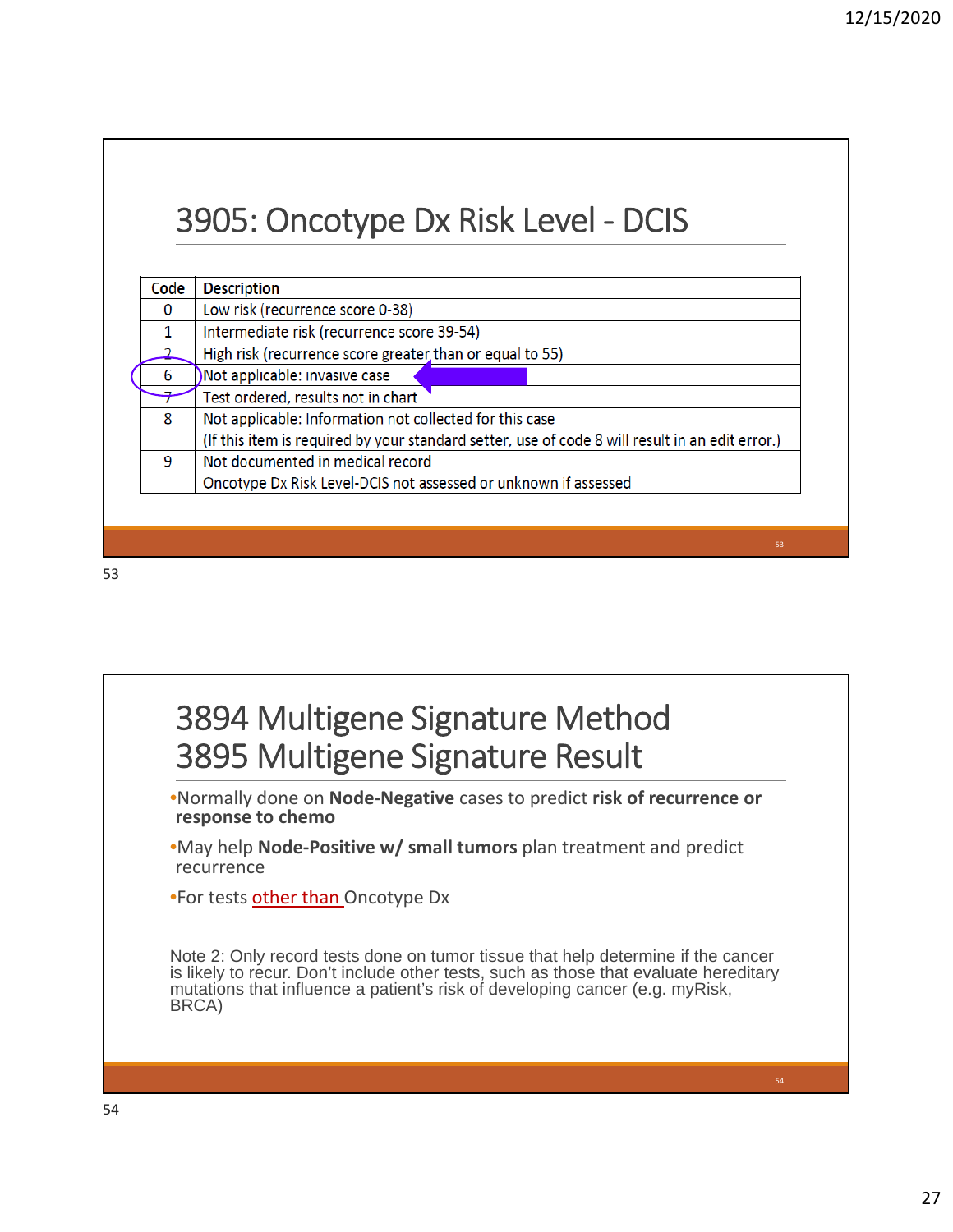|                          | 3922 Response to Neoadjuvant Therapy                                                                                      |  |
|--------------------------|---------------------------------------------------------------------------------------------------------------------------|--|
|                          | Record physician statement of response to neoadjuvant therapy.<br>• Includes systemic or radiation admin prior to surgery |  |
| Code                     | Do not interpret or infer response based on record<br><b>Description</b>                                                  |  |
| $\Omega$                 | For in situ tumors /2, code 0.<br>Neoadjuvant therapy not given                                                           |  |
| 1                        | Stated as complete response (CR)<br>Only if stated total or complete by MD.                                               |  |
| $\overline{\phantom{a}}$ | Stated as partial response (PR)                                                                                           |  |
| 3                        | Stated as response to treatment, but not noted if complete or partial                                                     |  |
| 4                        | Stated as no response (NR)                                                                                                |  |
| 8                        | Not applicable: Information not collected for this case                                                                   |  |
|                          | (If this item is required by your standard setter, use of code 8 will result in an edit)                                  |  |
|                          | error.)                                                                                                                   |  |
| 9                        | Not documented in medical record<br>Response to neoadjuvant therapy not assessed or unknown if assessed                   |  |
|                          |                                                                                                                           |  |

### 3882 LN Pos Axillary Level I‐II

Note 1: Physician Statement can be used

Note 2: Include only # of pos ipsilateral level I‐II axillary LNs.

Includes intramammary. Excludes Internal Mammary.

Note 3: Micro info only. If no axillary nodes eval, code X9

Note 4: Neoadjuvant therapy given code clinical nodal involvement if more extensive, include only nodes removed during clinical workup. If post-neoadjuvant nodal involvement more extensive, include only nodes removed during surgery.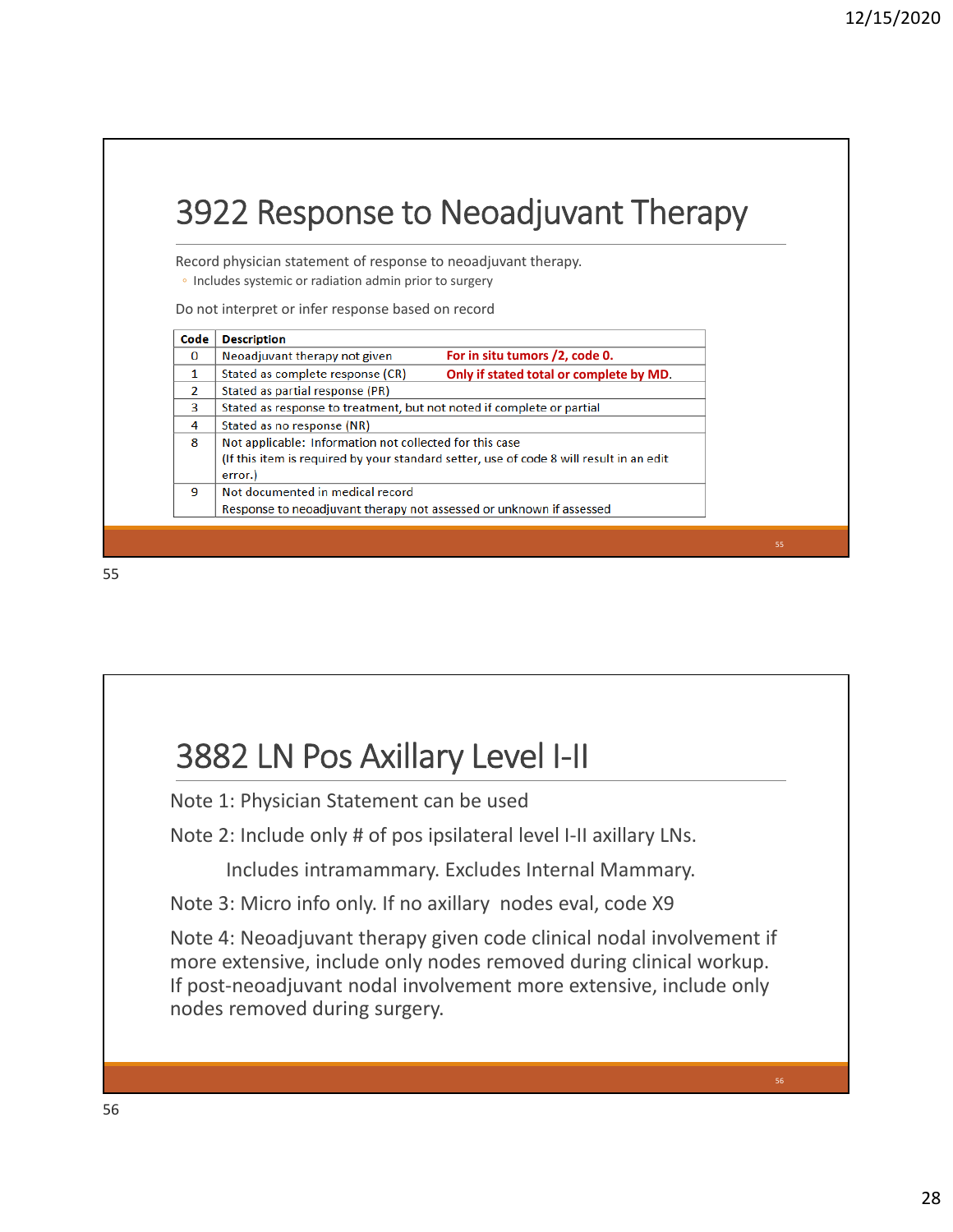

### 3882 LN Pos Axillary Level I‐II

| Code           | <b>Description</b>                                                                                                                                          |
|----------------|-------------------------------------------------------------------------------------------------------------------------------------------------------------|
| 00             | All ipsilateral axillary nodes examined negative                                                                                                            |
| $01 - 99$      | 1 - 99 nodes positive<br>(Exact number of nodes positive)                                                                                                   |
| X1             | 100 or more nodes positive                                                                                                                                  |
| X <sub>5</sub> | Positive nodes, number unspecified                                                                                                                          |
| X6             | Positive aspiration or needle core biopsy of lymph node(s)                                                                                                  |
| X <sub>8</sub> | Not applicable: Information not collected for this case<br>(If this item is required by your standard setter, use of code X8 will result in an edit error.) |
| X <sub>9</sub> | Not documented in medical record<br>Level I-II axillary nodes not assessed or unknown if assessed                                                           |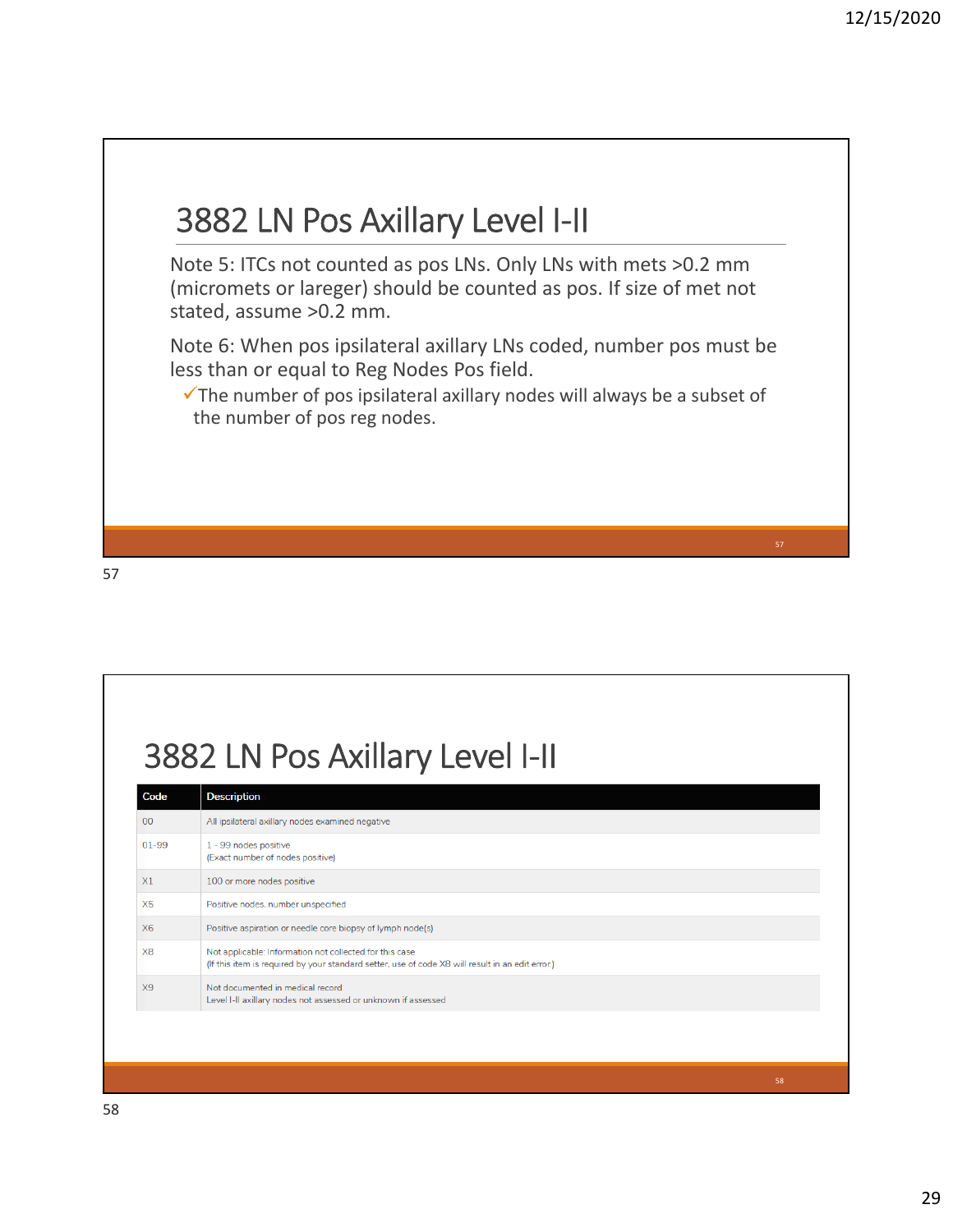|                                                                                                                                                                 | <b>Field</b>                |
|-----------------------------------------------------------------------------------------------------------------------------------------------------------------|-----------------------------|
|                                                                                                                                                                 | <b>ER Summary</b>           |
| Srs#Tx1                                                                                                                                                         | ER % Pos                    |
|                                                                                                                                                                 | <b>ER Allred</b>            |
| <b>TEXT from LAB Section:</b>                                                                                                                                   | <b>PR Summary</b>           |
| 10-31-19 (L Br Stereo Needle<br>biopsy) ER NEG; PR NEG<br>HER2neu/BY IHC 1+ (NEG).                                                                              | PR % Pos                    |
|                                                                                                                                                                 | <b>PR Allred</b>            |
|                                                                                                                                                                 | <b>HER2 Overall Summary</b> |
| 1-8-20 (Total L mastectomy) ER<br>POS 16%, ALLRED 4, PR NEG<br><1%, ALLRED 0; HER-2/NEU BY<br>FISH POS; HER2/CEP RATIO 2.2,<br>HER2 copy 6.4. Ki-67 - 44%(HIGH) | <b>HER2 IHC Summary</b>     |
|                                                                                                                                                                 | <b>HER2 ISH Summary</b>     |
|                                                                                                                                                                 | <b>HER2 ISH DP Ratio</b>    |
|                                                                                                                                                                 | <b>HER2 ISH DP Copy No</b>  |
|                                                                                                                                                                 | <b>HER2 ISH SP Copy No</b>  |
|                                                                                                                                                                 | $Ki-67$                     |
|                                                                                                                                                                 |                             |

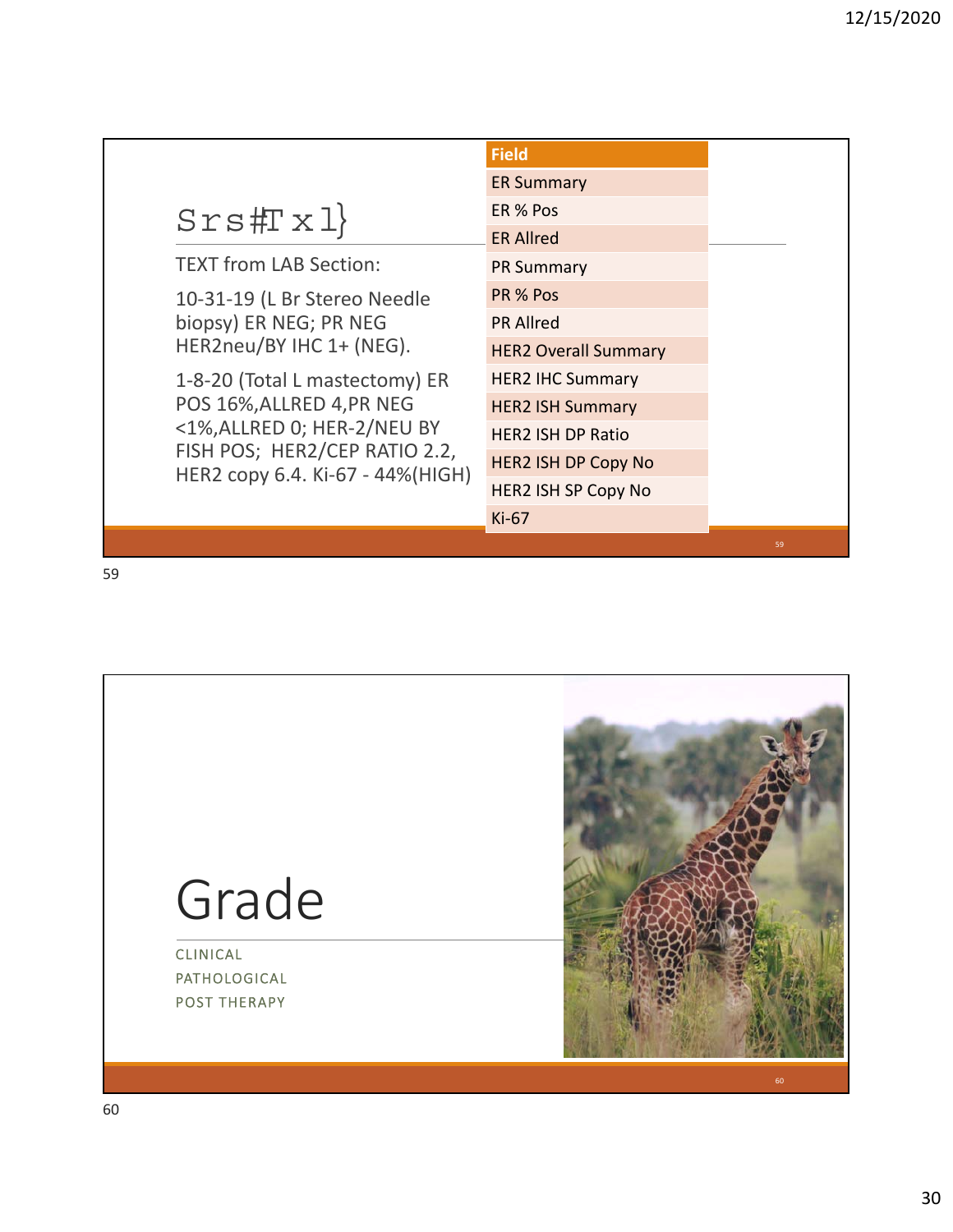### Grade Clinical

Grade of solid primary tumor before any treatment

Cannot be blank

Assign highest grade from primary tumor during clinical time frame

Includes FNA, biopsy, needle core biopsy etc.

If only one grade available and cannot determine clin/path; assume it is clinical grade.

61

### Grade Pathological

Grade of a solid primary tumor that has been surgically resected; must meet surgical resection requirements in AJCC.

No neoadjuvant therapy has been given

All info from diagnosis (clinical staging) through surgical resection

Record highest grade from any microscopic specimen of pri site whether from clinical workup or surgical resection. "grade for patient – not the specimen"

Surgical resection has to be done in order to carry higher clinical grade forward.

- **If a resection is done of a primary tumor and there is no grade documented from the surgical** resection, use the grade from the clinical workup
- If a resection is done of a primary tumor and there is no residual cancer, use the grade from the clinical workup

Cannot be blank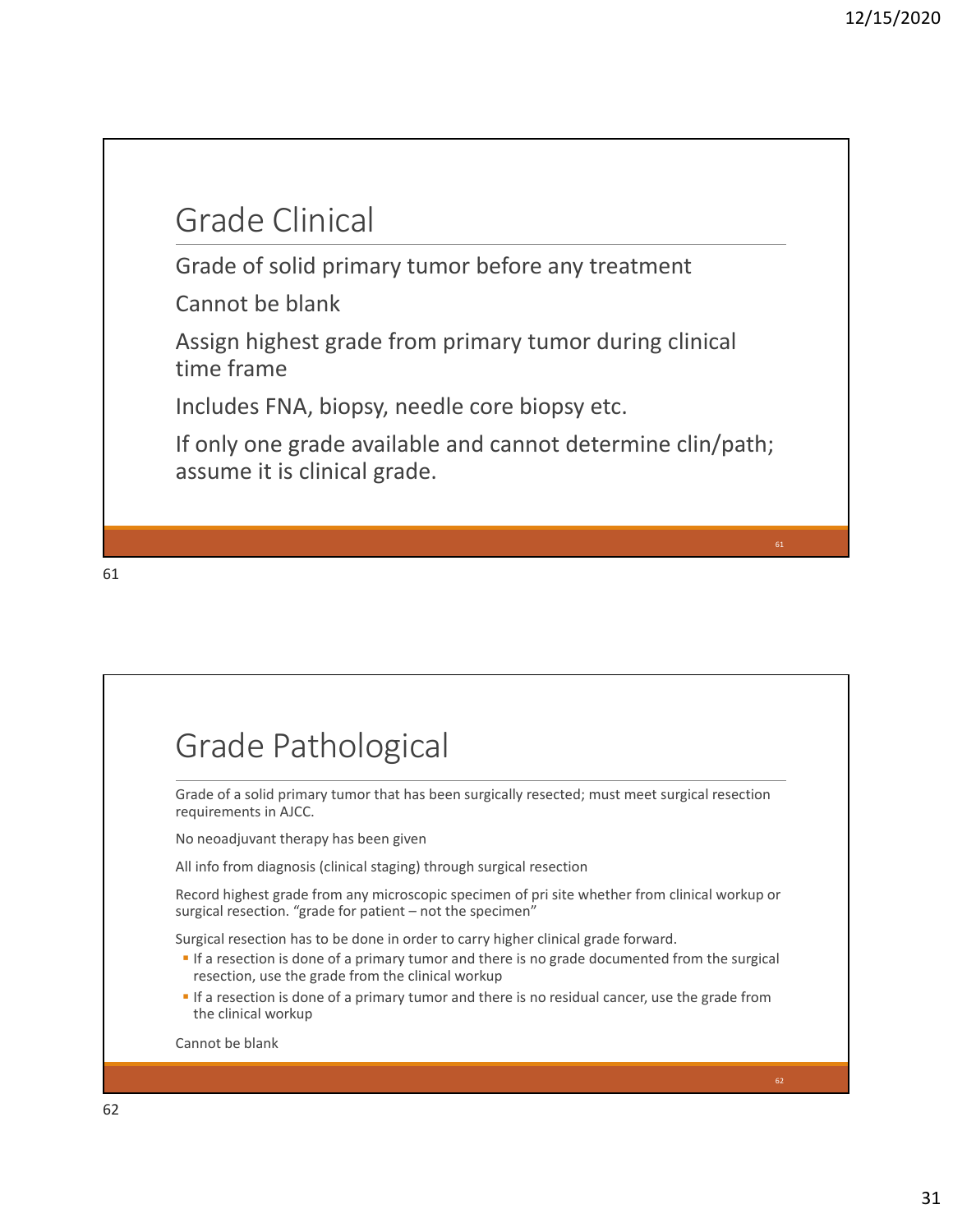

### Grade Table 12

Breast Schema 00480 (includes invasive and DCIS, Paget)

Note 3: Priority order for Codes

■Invasive cancers: codes 1-3 take priority over A-D

■In situ cancers: Codes L, M, H take priority over A-D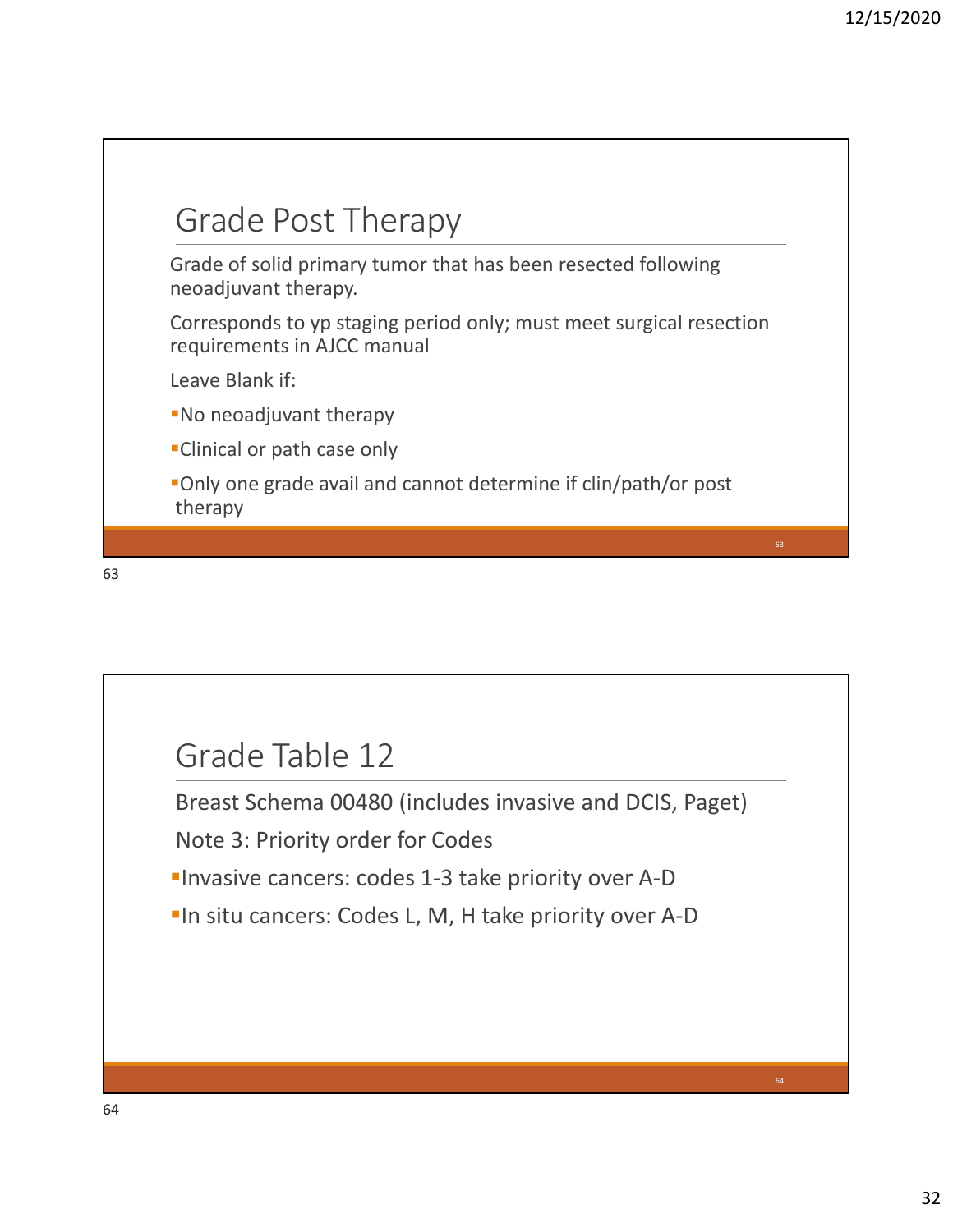| Code | <b>Description</b>                                                                                                                 |  |
|------|------------------------------------------------------------------------------------------------------------------------------------|--|
|      | G1: Low combined histologic grade (favorable), SBR score of 3-5 points                                                             |  |
| 2    | Invasive cancers<br>G2: Intermediate combined histologic grade (moderately favorable); SBR score of 6-7 points<br>1, 2, 3 priority |  |
| 3    | G3: High combined histologic grade (unfavorable); SBR score of 8-9 points                                                          |  |
|      | Nuclear Grade I (Low) (in situ only)                                                                                               |  |
| M    | In situ cancers<br>Nuclear Grade II (interMediate) (in situ only)<br>L, M, H priority                                              |  |
| н    | Nuclear Grade III (High) (in situ only)                                                                                            |  |
| А    | Well differentiated                                                                                                                |  |
| в    | Invasive cancers: use if no<br>Moderately differentiated<br>1, 2, 3 or Nottingham                                                  |  |
| C    | Poorly differentiated                                                                                                              |  |
| D    | Undifferentiated, anaplastic                                                                                                       |  |
| 9    | Grade cannot be assessed (GX); Unknown<br>65                                                                                       |  |

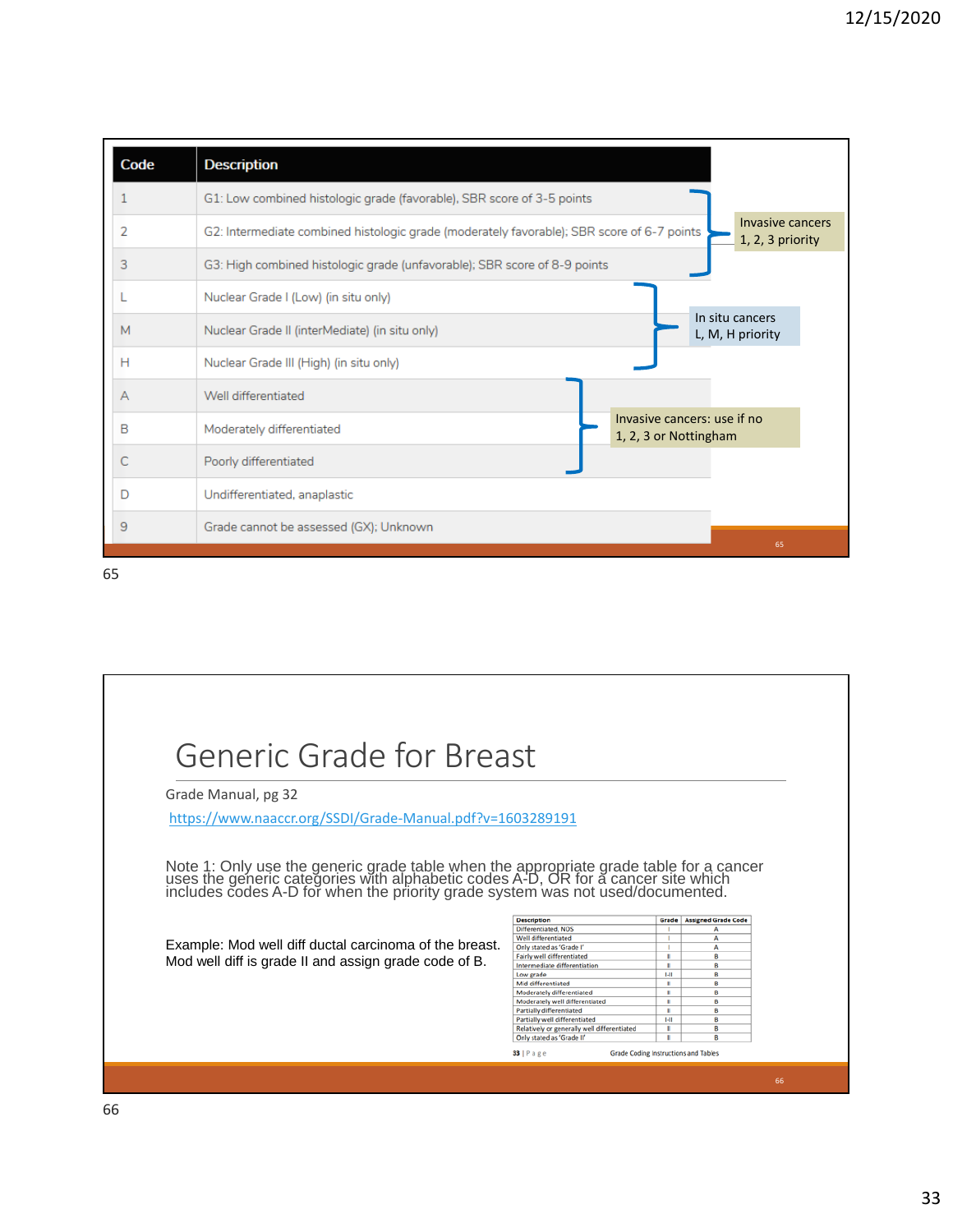### Grade Exercise #1

2/1/2020 R breast cancer, bx proven, here for mastectomy. No bx report.

2/1/2020 Path: R breast mastectomy, invasive ductal carcinoma, G3 with extensive DCIS, high nuclear grade. Score 8.

Grade Clinical

Grade Pathological

Grade Post Therapy

67

### Grade Exercise #2

2/22/2020 Core biopsy L breast Path: invasive mammary carcinoma, Nottingham grade 1. Focal DCIS Elston Ellis grade 2.

3/28/2020 L Lumpectomy Path: Invasive lobular carcinoma, EE grade 2 (score 6). LCIS present

Grade Clinical

Grade Pathological

Grade Post Therapy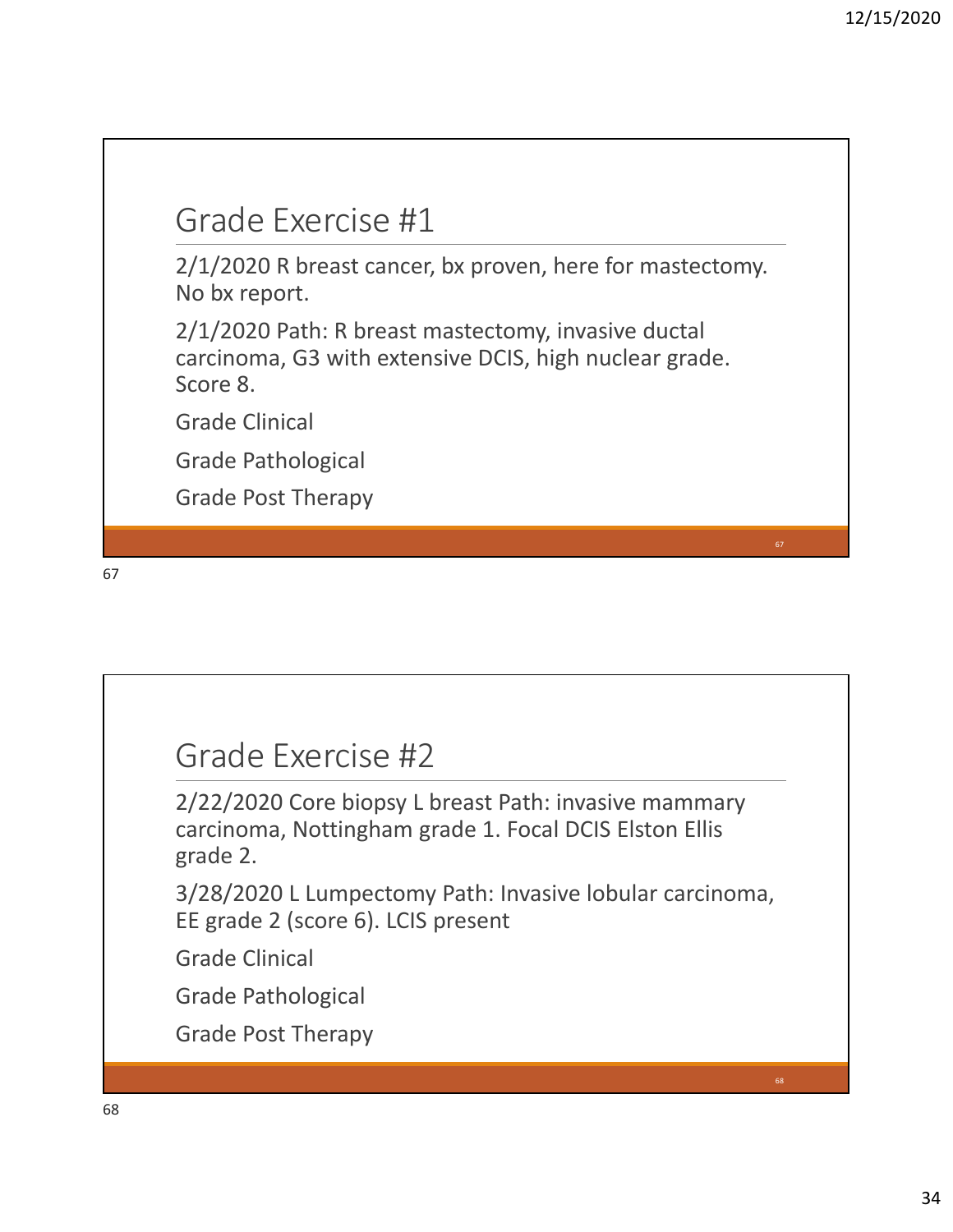### Grade Exercise #3

4/10/2020 R breast core needle biopsy Path: Mucinous adenoca, grade 2.

4/26/2020 R breast lumpectomy Path: No evid residual neoplasm.

Grade Clinical

Grade Pathological

Grade Post Therapy

69

### Grade Exercise #4

1/15/2020 L core needle biopsy Path: Inv ductal ca grade 1 with DCIS low nuclear grade.

2/22/2020 L breast mastectomy Path: Inv ductal ca grade 1, score 5.

Grade Clinical

Grade Pathological

Grade Post Therapy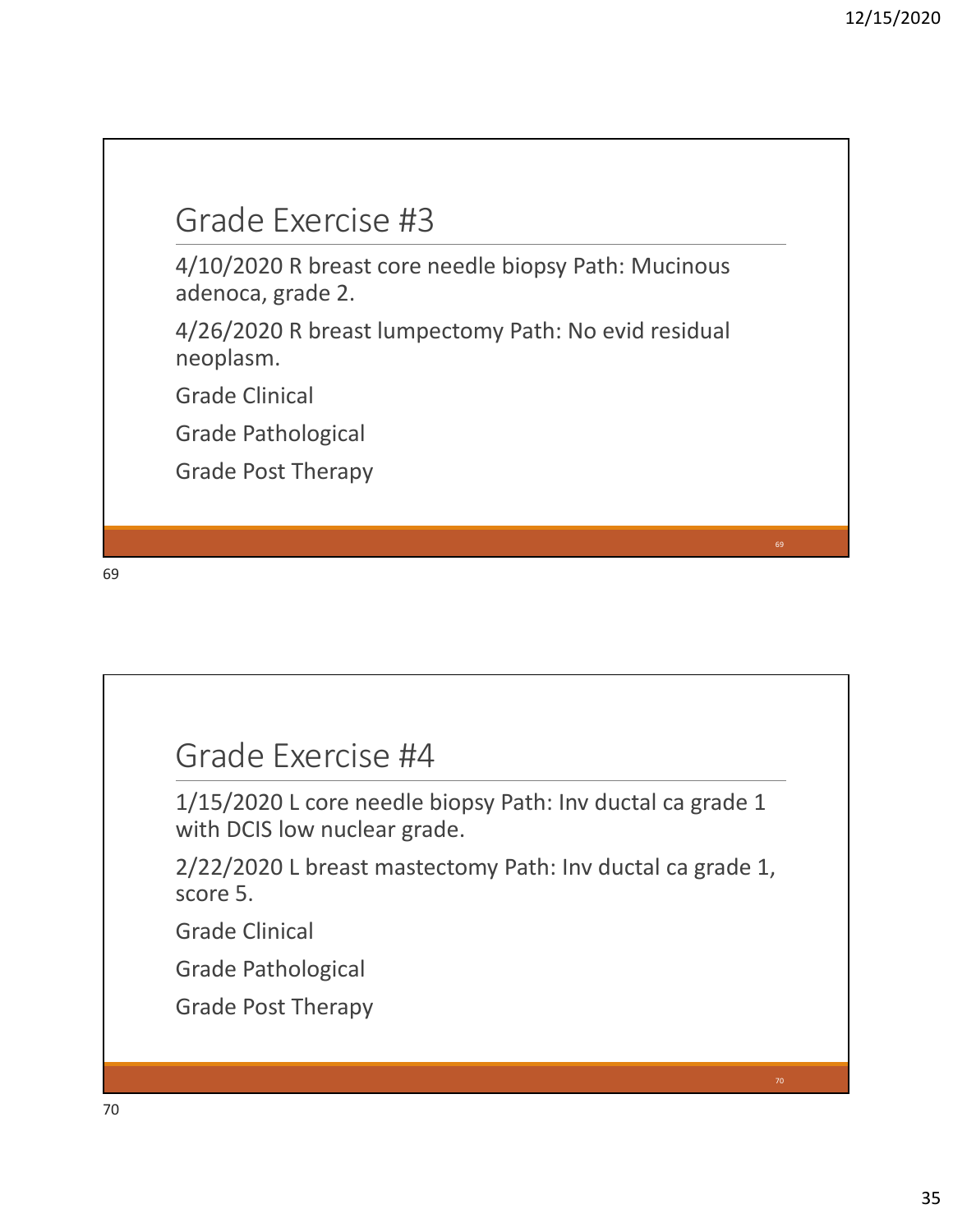### Grade Exercise #5

2/22/2020 US guided core biopsy L breast Path: Infil mammary carcinoma, Nottingham grade 1.

3/21‐7/5/2020 Chemo x6 cycles

8/22/2020 R simple mastectomy, L MRM Path:Invasive carcinoma NST, Nott gr 1 of 3.

Grade Clinical

Grade Pathological

Grade Post Therapy

71

### Grade Exercise #6

6/1/2020 Core biopsy R breast Path: DCIS , solid, low grade.

7/18/2020 R breast lumpectomy Path: Invasive ductal carcinoma, Nottingham intermediate grade, score 7 of 9.

Grade Clinical

Grade Pathological

Grade Post Therapy